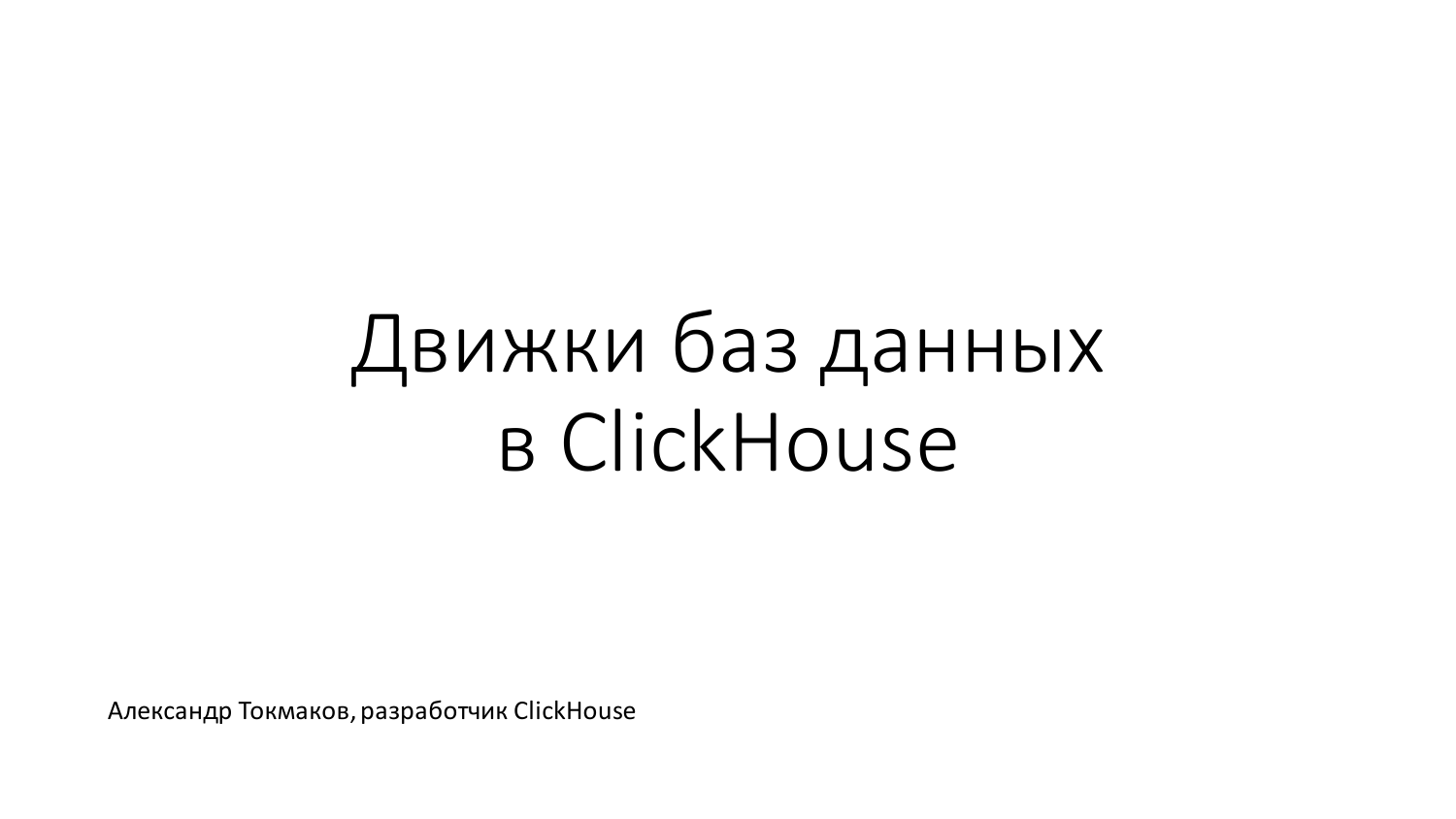## Движки баз данных

• Ordinary

**:) CREATE DATABASE new\_db;** Ok. **:) SHOW CREATE DATABASE new\_db FORMAT TSVRaw;** CREATE DATABASE new\_db ENGINE = Ordinary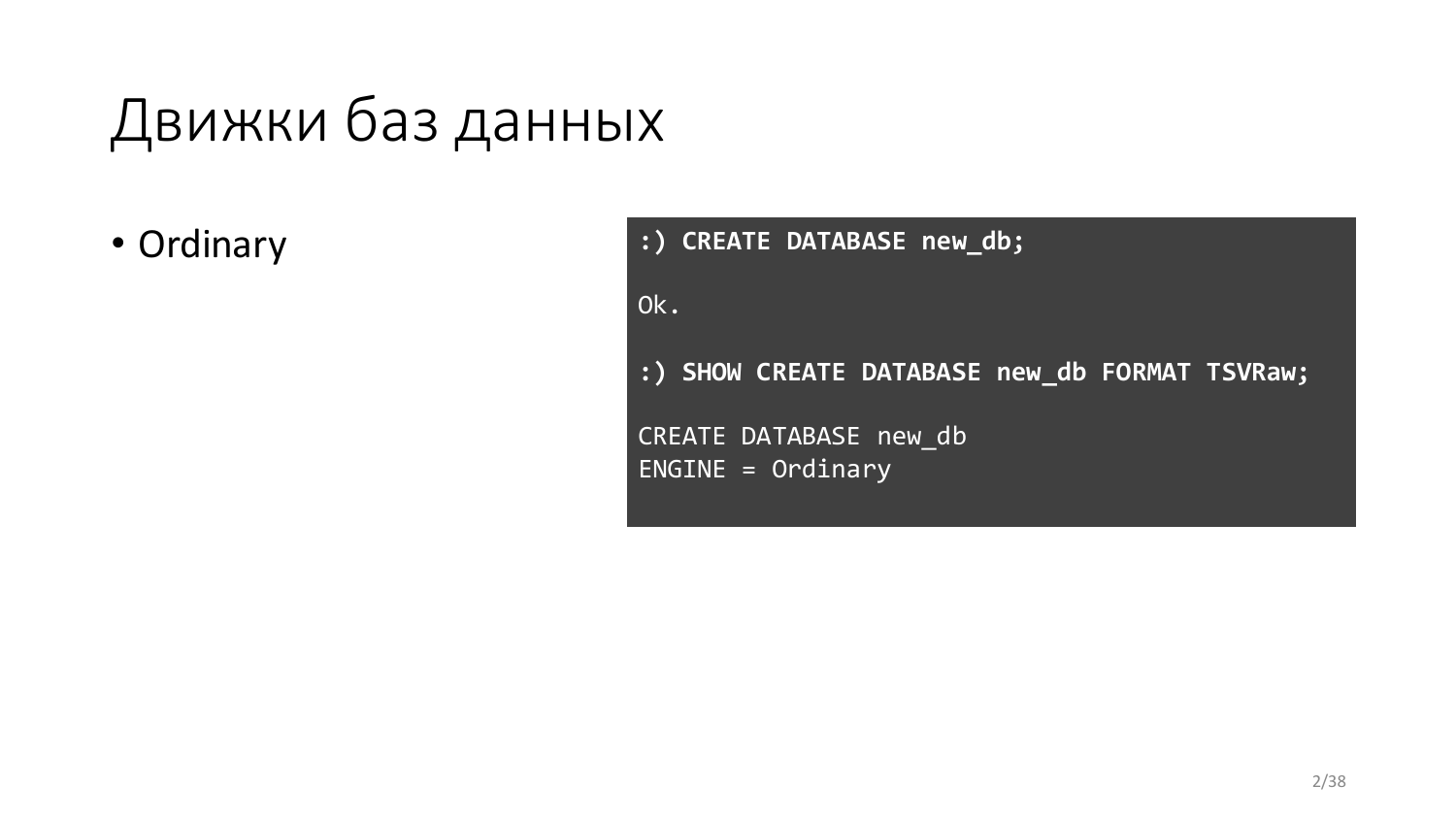# Движки баз данных

- Ordinary
- Memory
- Lazy
- Dictionary
- MySQL

**:) CREATE DATABASE new\_db;** Ok. **:) SHOW CREATE DATABASE new\_db FORMAT TSVRaw;** CREATE DATABASE new\_db ENGINE = Ordinary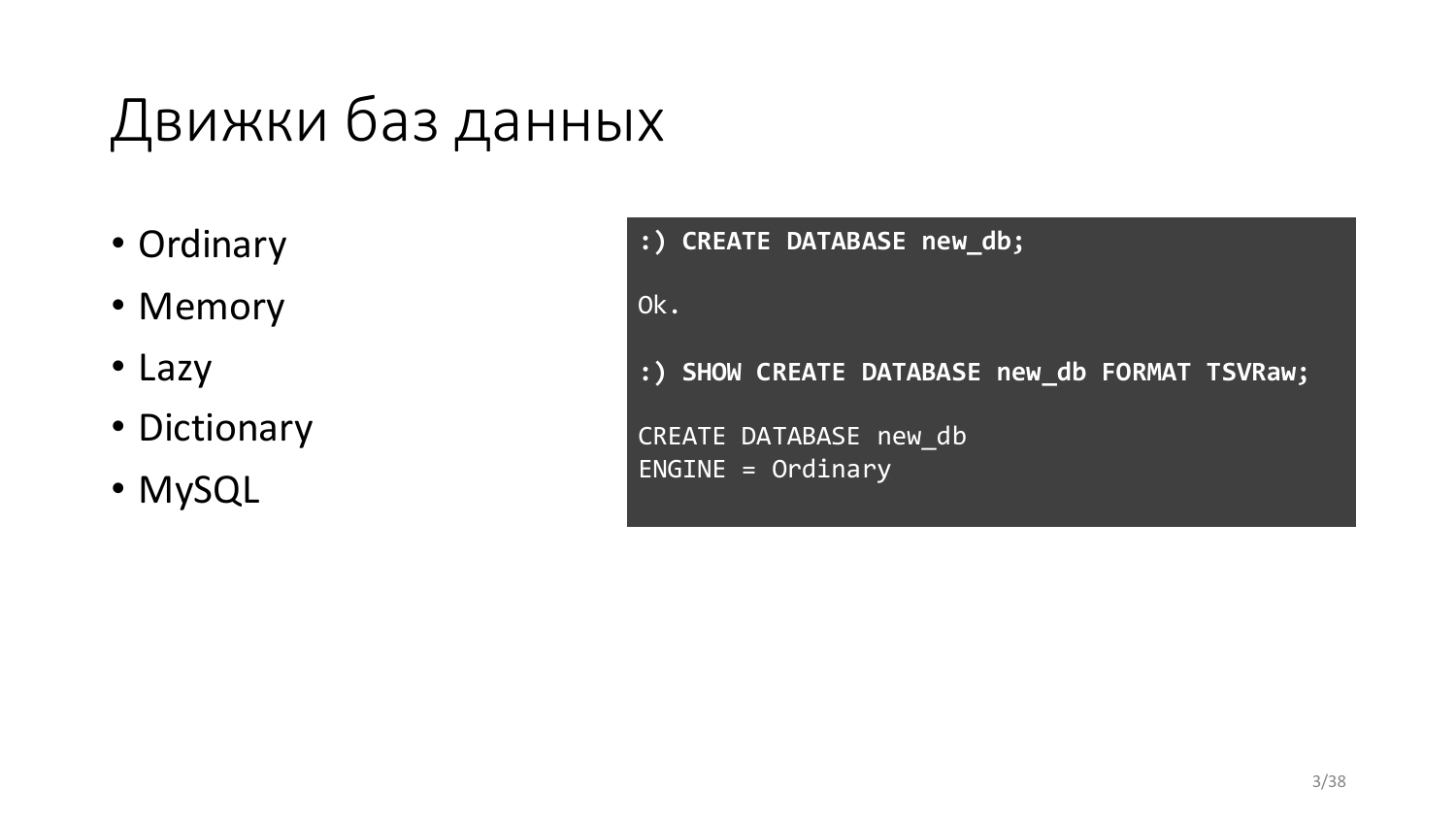# Движки баз данных

- Ordinary
- Memory
- Lazy
- Dictionary
- MySQL
- Atomic
- MaterializeMySQL
- [WIP] Replicated

**:) CREATE DATABASE new\_db;** Ok. **:) SHOW CREATE DATABASE new\_db FORMAT TSVRaw;** CREATE DATABASE new\_db ENGINE = Ordinary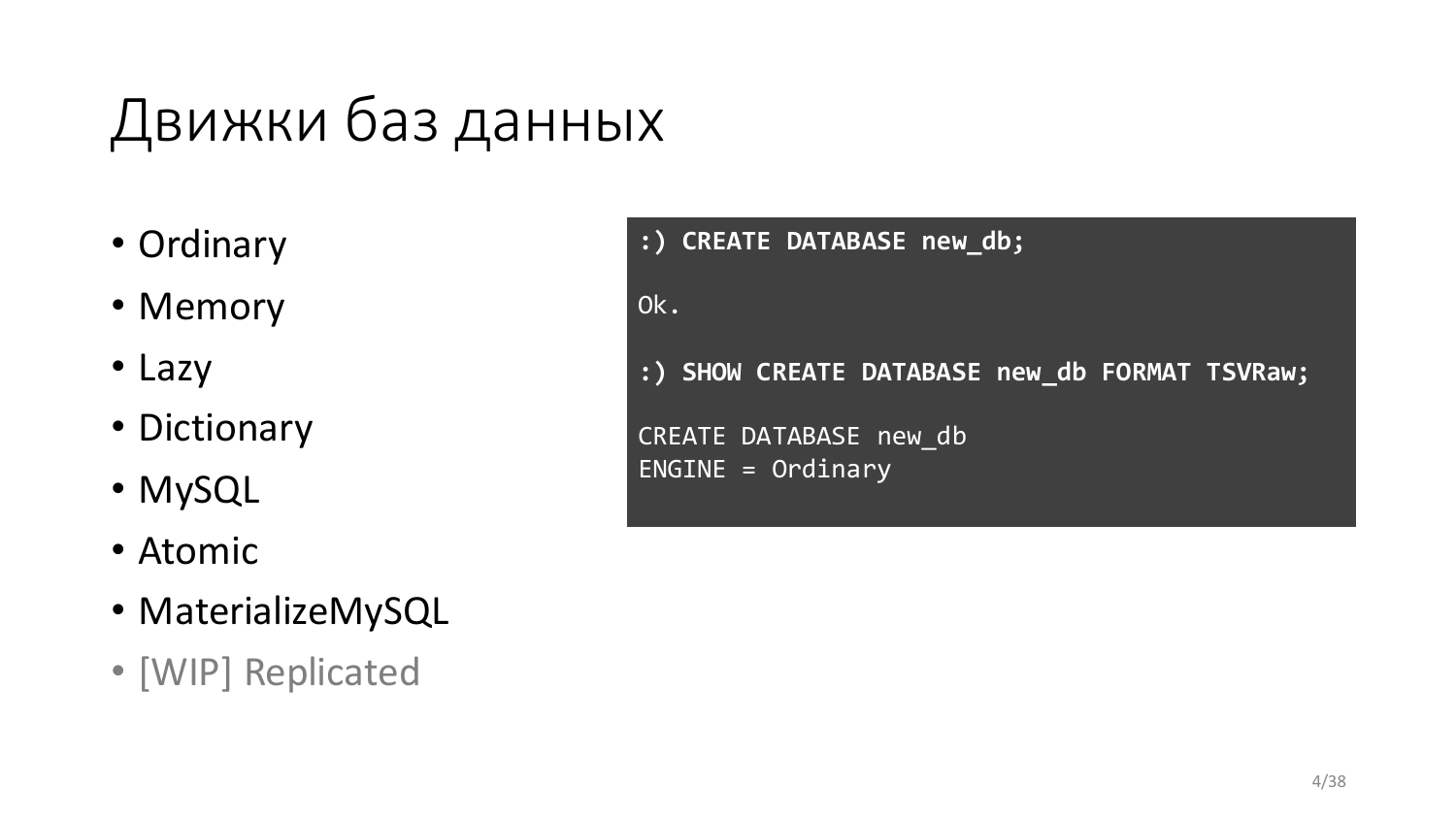# Ordinary

• Обычный движок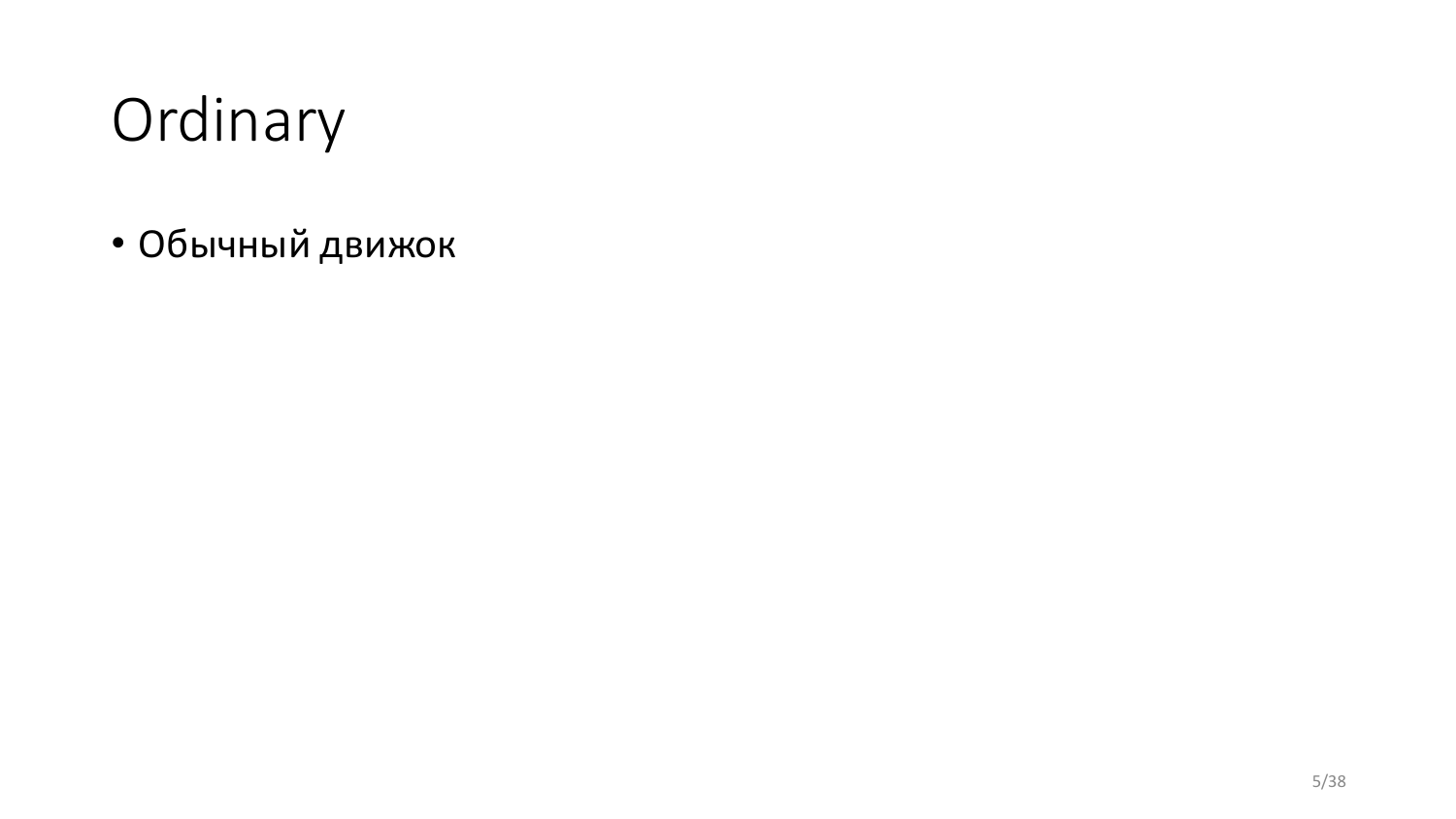# **Ordinary**

#### • Обычный движок

```
$ cat /var/lib/clickhouse/metadata/new_db.sql
ATTACH DATABASE new_db
ENGINE = Ordinary
```

```
$ cat /var/lib/clickhouse/metadata/new_db/test.sql
ATTACH TABLE test
```

```
`n` UInt64
```
(

```
)
ENGINE = MergeTree
ORDER BY n
SETTINGS index_granularity = 8192
```

```
$ ls /var/lib/clickhouse/data/new_db/test/
all_1_1_0 all_2_2_0 detached format_version.txt
```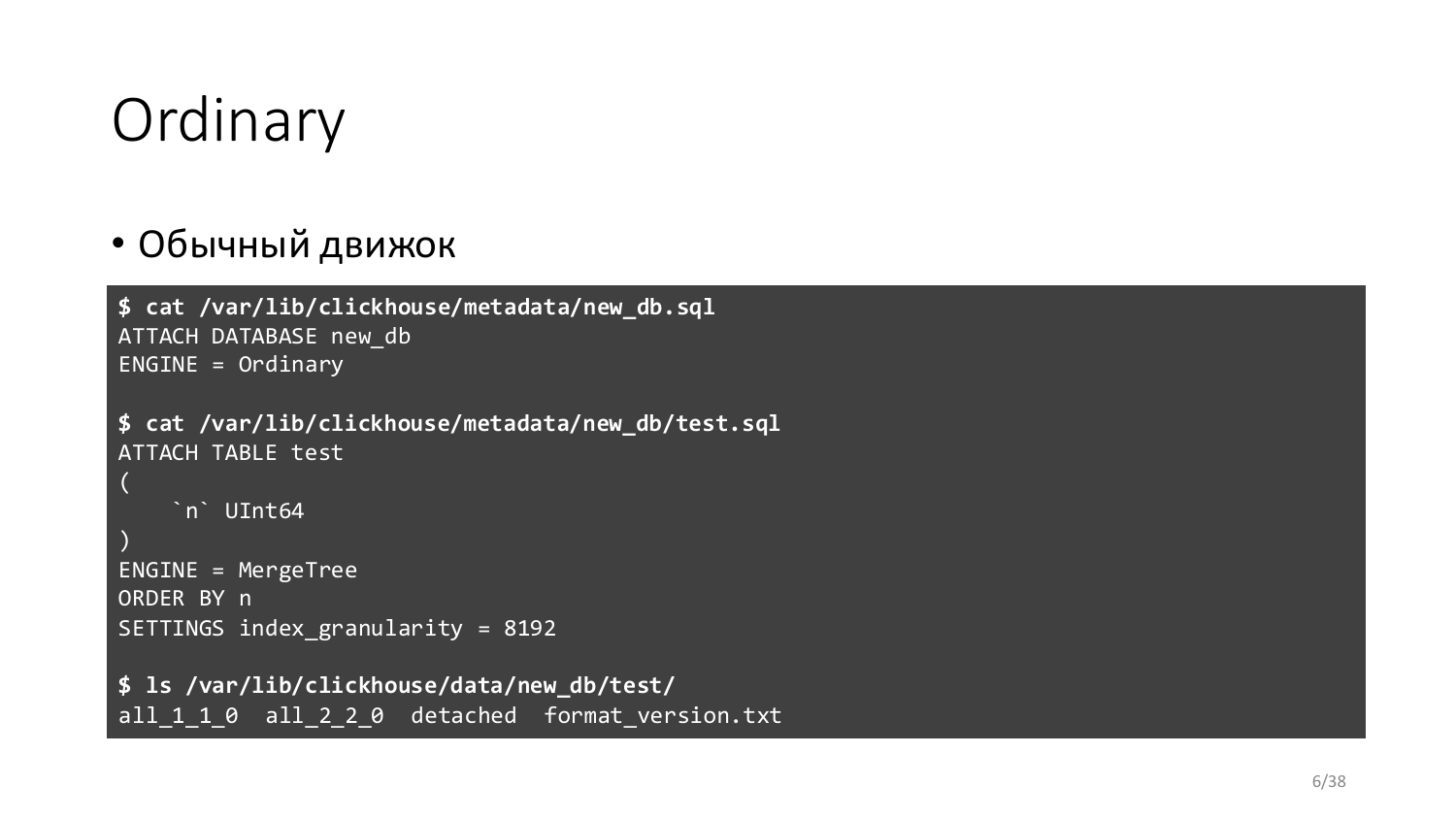### Memory

- Не сохраняет метаданные таблиц на диске
- Используется для базы default в clickhouse-local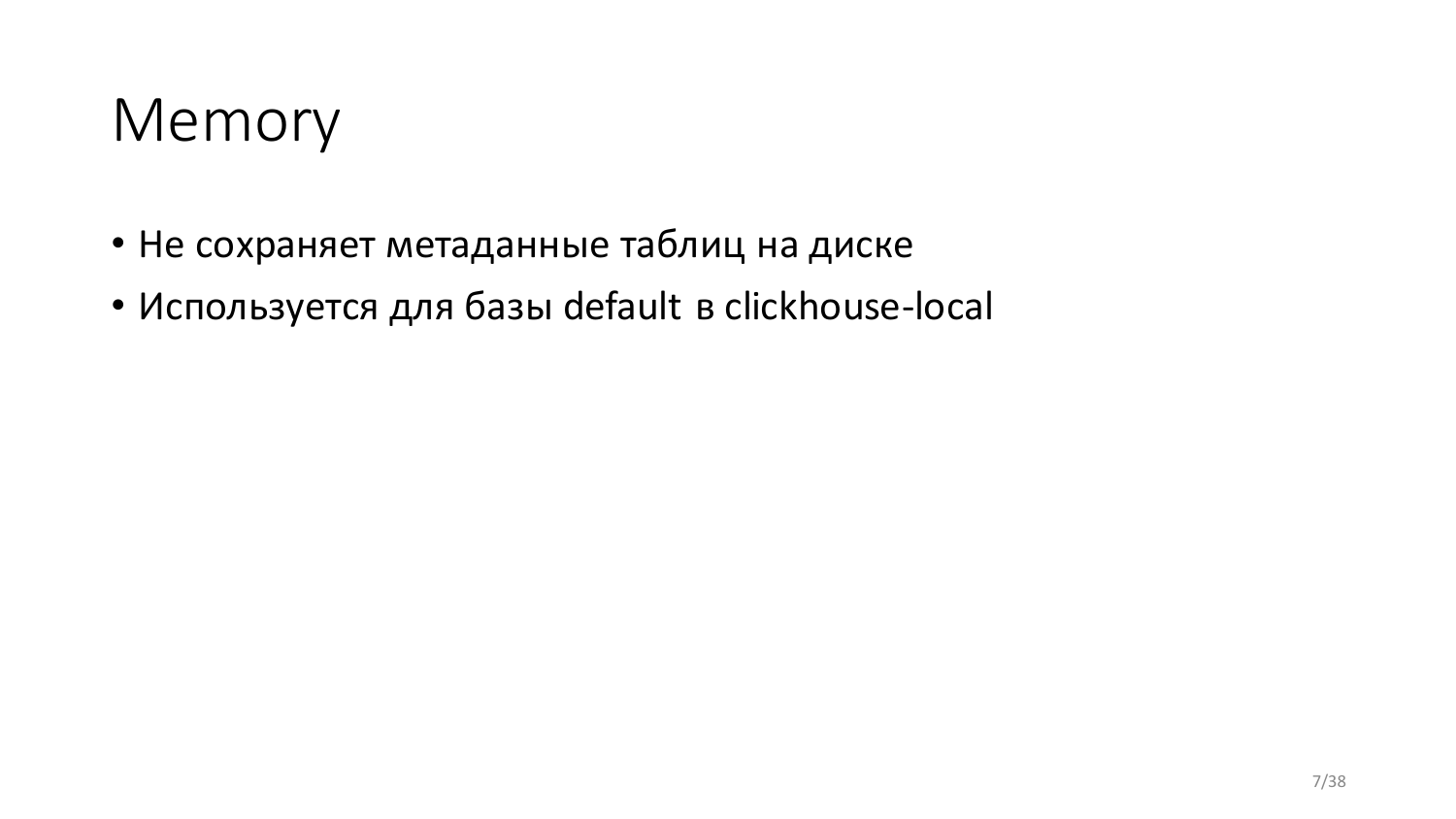- Похожа на Ordinary
- Но только для таблиц Log, StripeLog и TinyLog
- Загружает таблицы лениво
- Выгружает неиспользуемые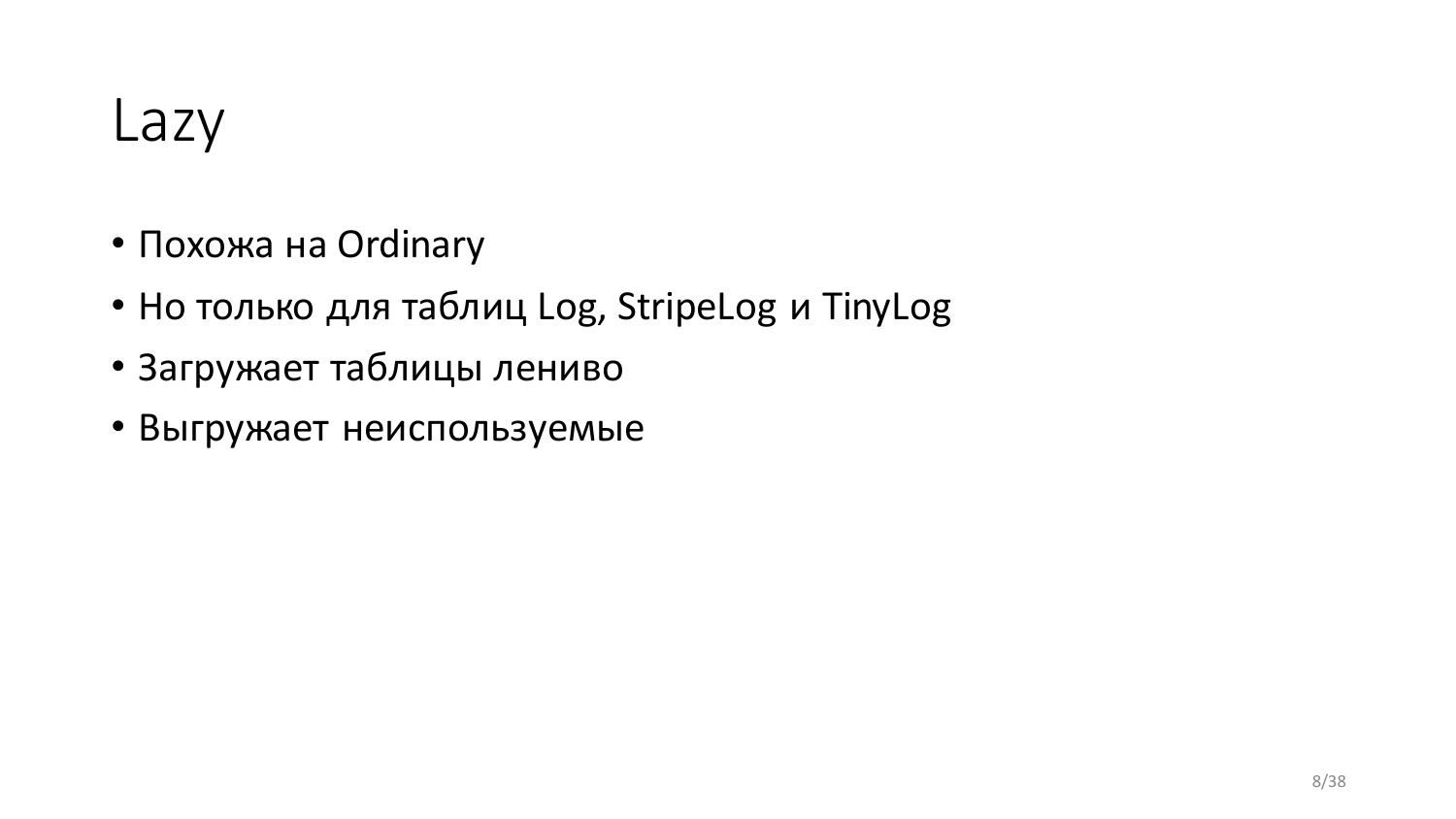### Dictionary

• Содержит таблицы с движком Dictionary для всех словарей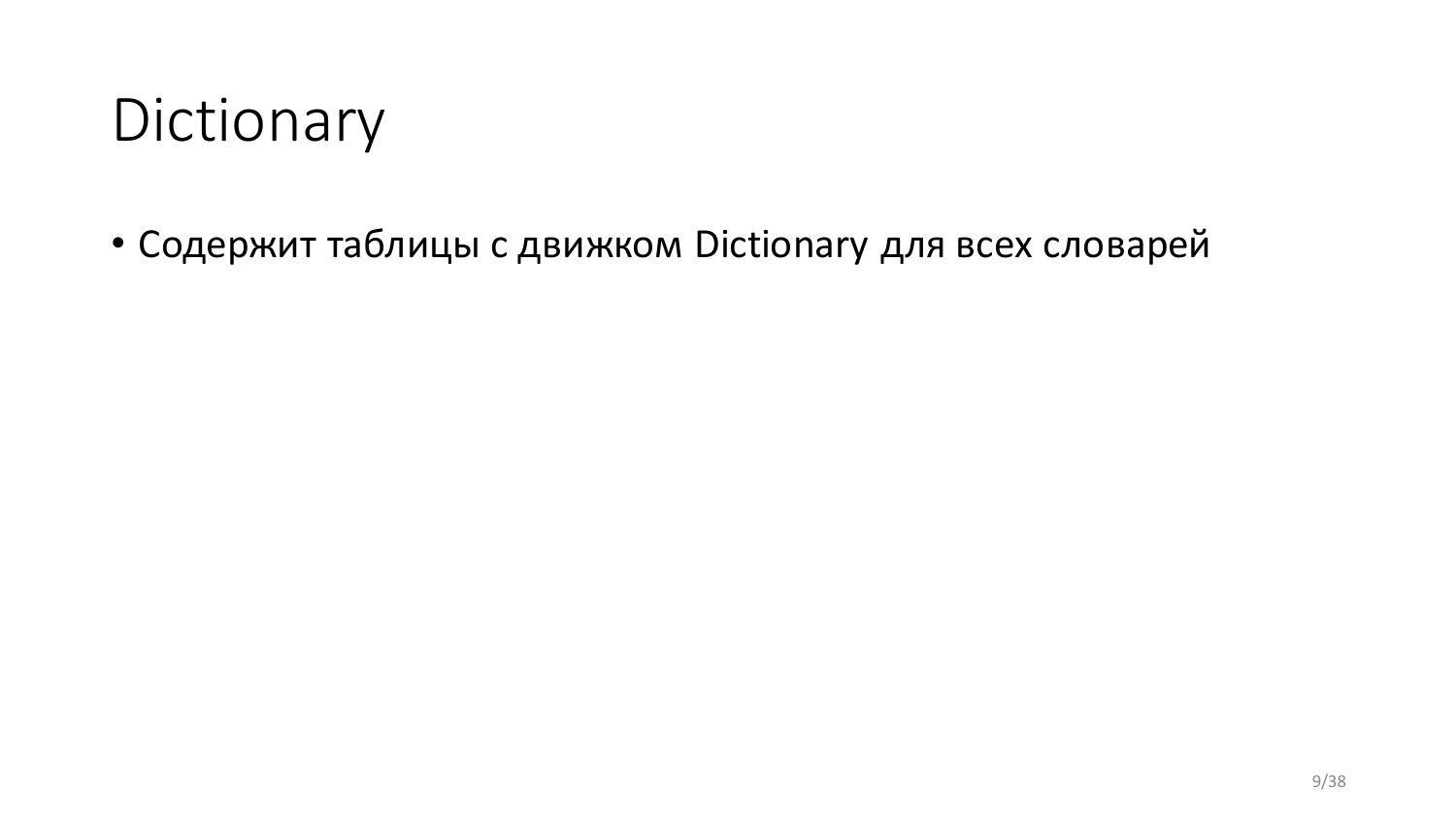### **Dictionary**

#### • Содержит таблицы с движком Dictionary для всех словарей

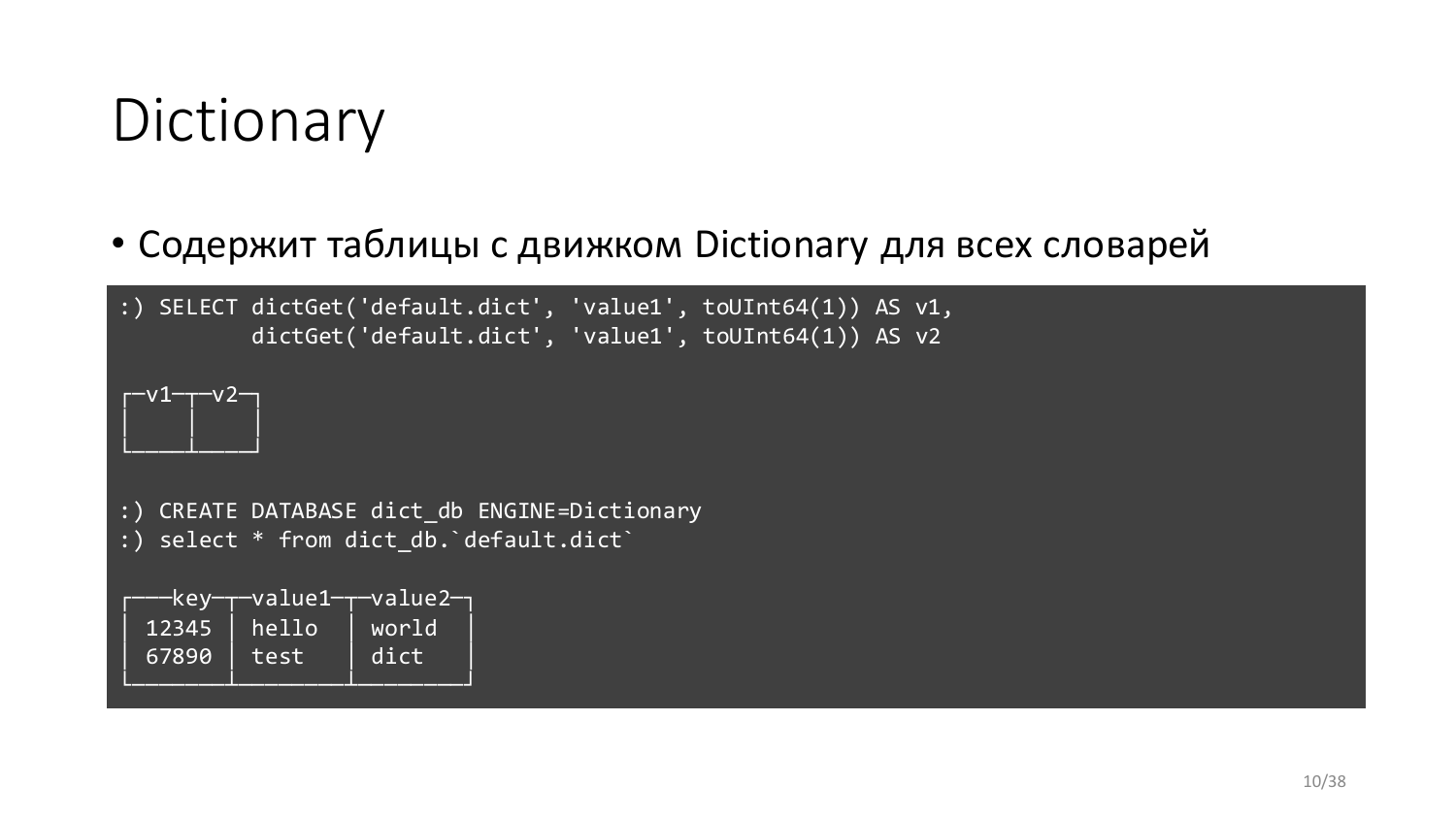### MySQL

- Подключается к MySQL серверу, загружает список таблиц
- Создаёт таблицы с ENGINE=MySQL
- Запросом DROP можно скрыть таблицу из базы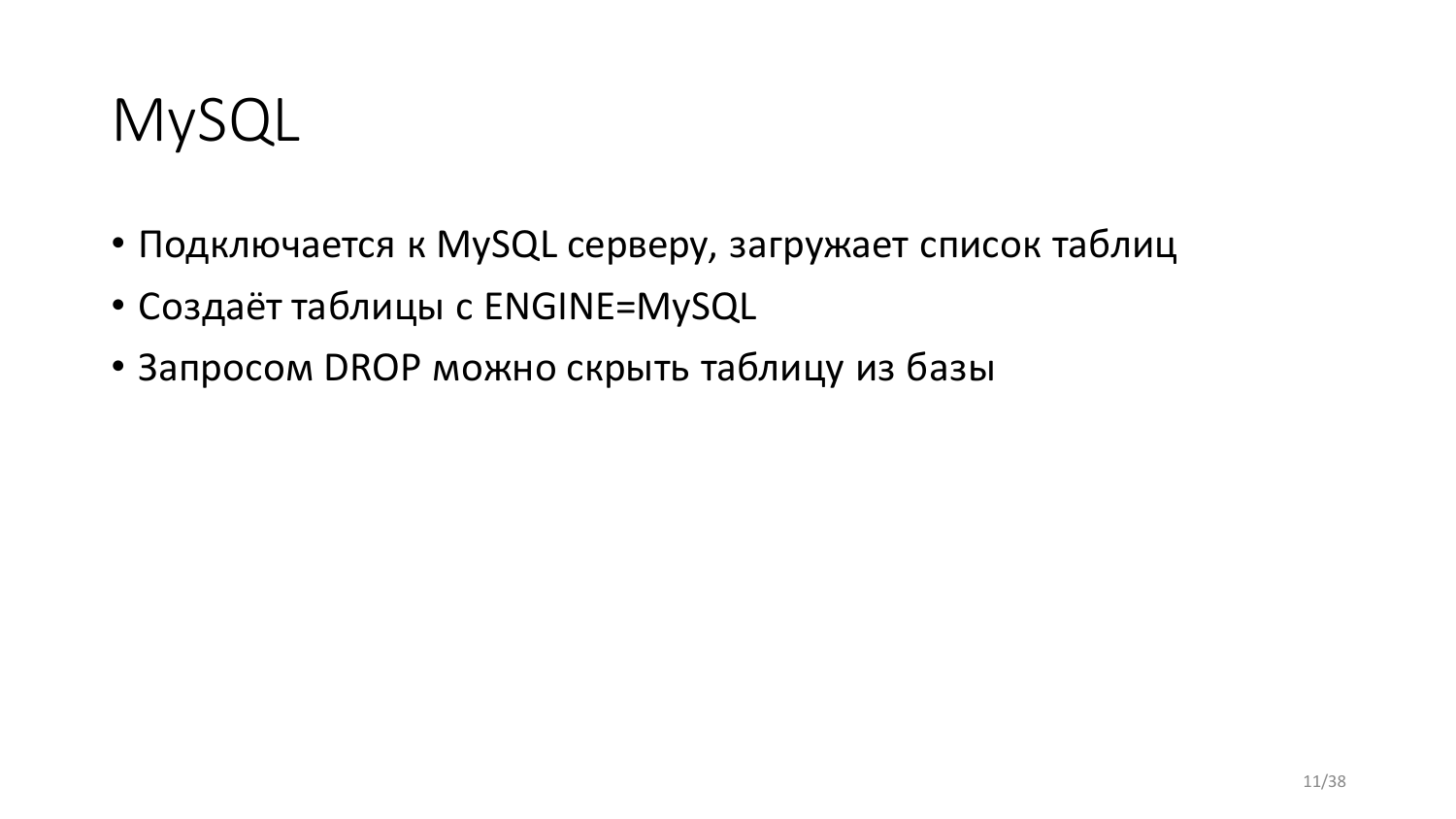### Atomic

- Альтернатива Ordinary
- Неблокирующие DROP и RENAME TABLE
- Атомарный EXCHANGE TABLES t1 AND t2
- RENAME DICTIONARY, RENAME DATABASE
- Уникальные пути в ФС и в ZooKeeper для ReplicatedMergeTree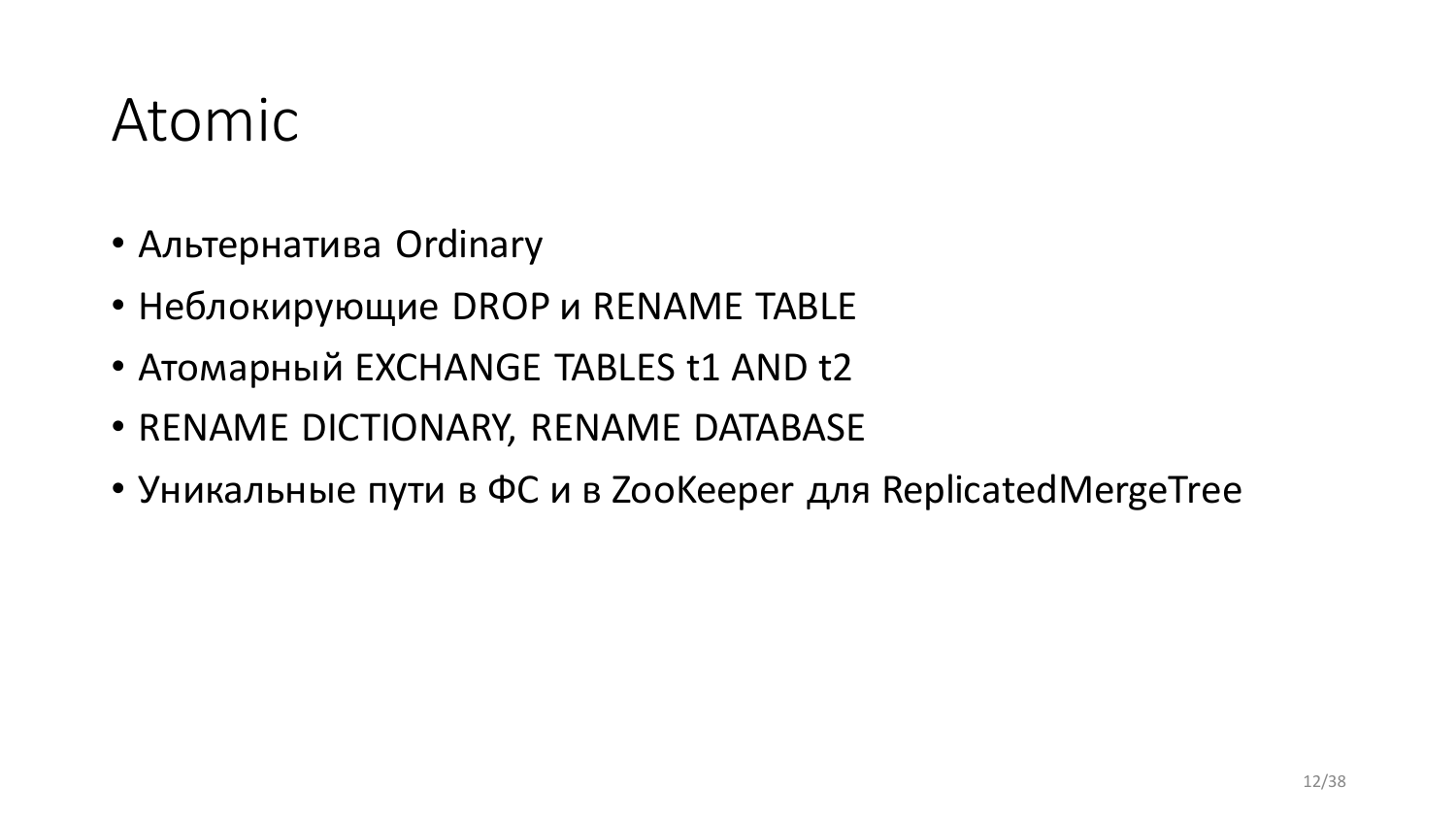### Atomic и недостатки Ordinary

- DB::Exception: Possible deadlock avoided. Client should retry.
- В Ordinary имя таблицы присутствует в нескольких местах
- В директории с данными таблицы может остаться мусор
- RENAME TABLE a TO a old, a new TO a;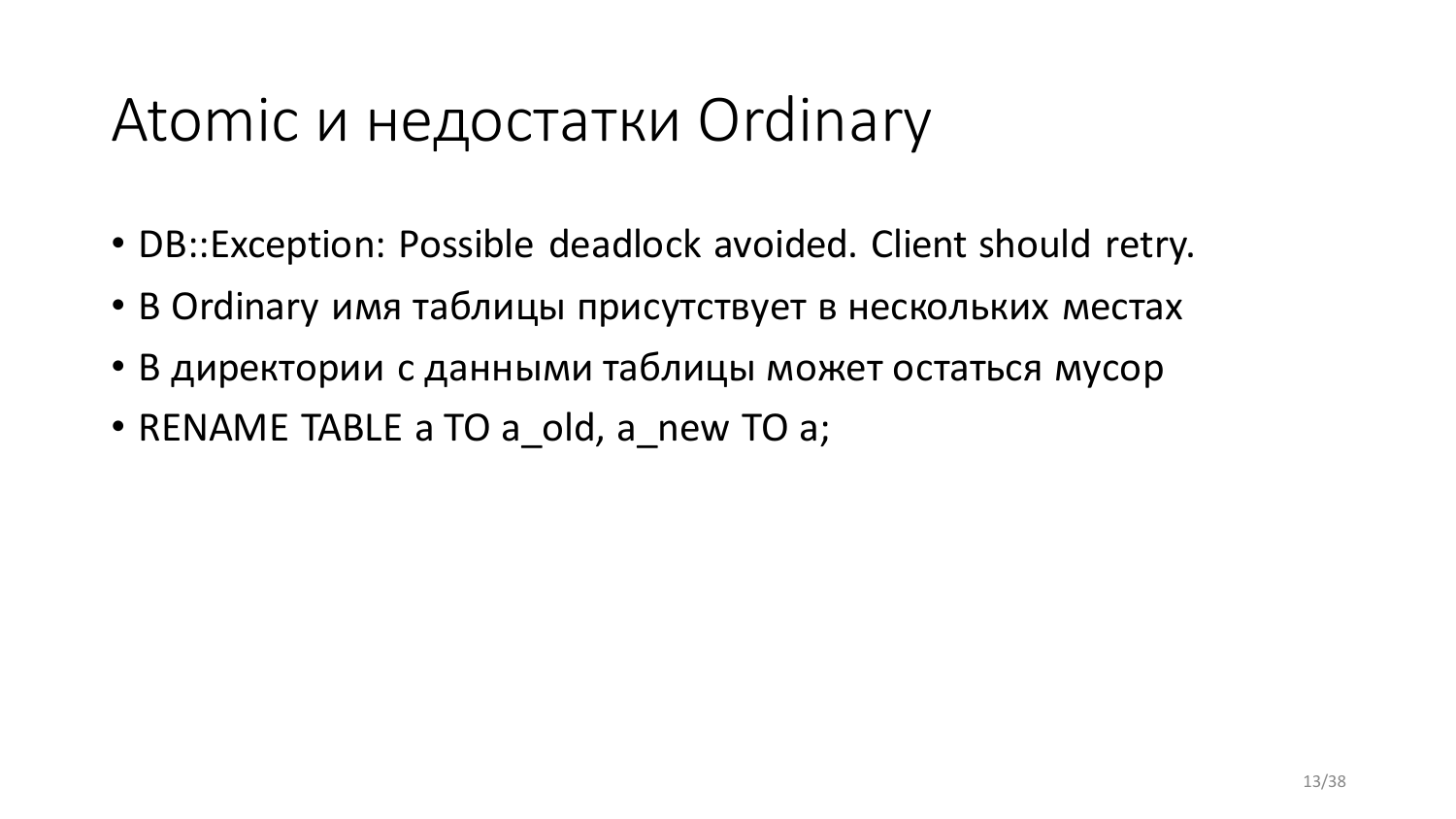### Atomic

#### • У баз, таблиц и DDL-словарей есть UUID

\$ cat metadata/atomic\_db.sql ATTACH DATABASE \_ UUID 'd8ece42d-06d6-401c-bc6d-cc4317cf1f23'  $ENGINE = Atomic$ 

\$ ls -l /var/lib/clickhouse/metadata/atomic\_db ... metadata/atomic db -> /var/lib/clickhouse/store/d8e/d8ece42d-06d6-401c-bc6d-cc4317cf1f23

\$ cat store/d8e/d8ece42d-06d6-401c-bc6d-cc4317cf1f23/test.sql ATTACH TABLE \_ UUID '773738d0-f2ec-41ba-add8-d852b7e1b69d'

```
...
```
\$ ls store/773/773738d0-f2ec-41ba-add8-d852b7e1b69d/ all 1 1 0 all 2 2 0 detached format version.txt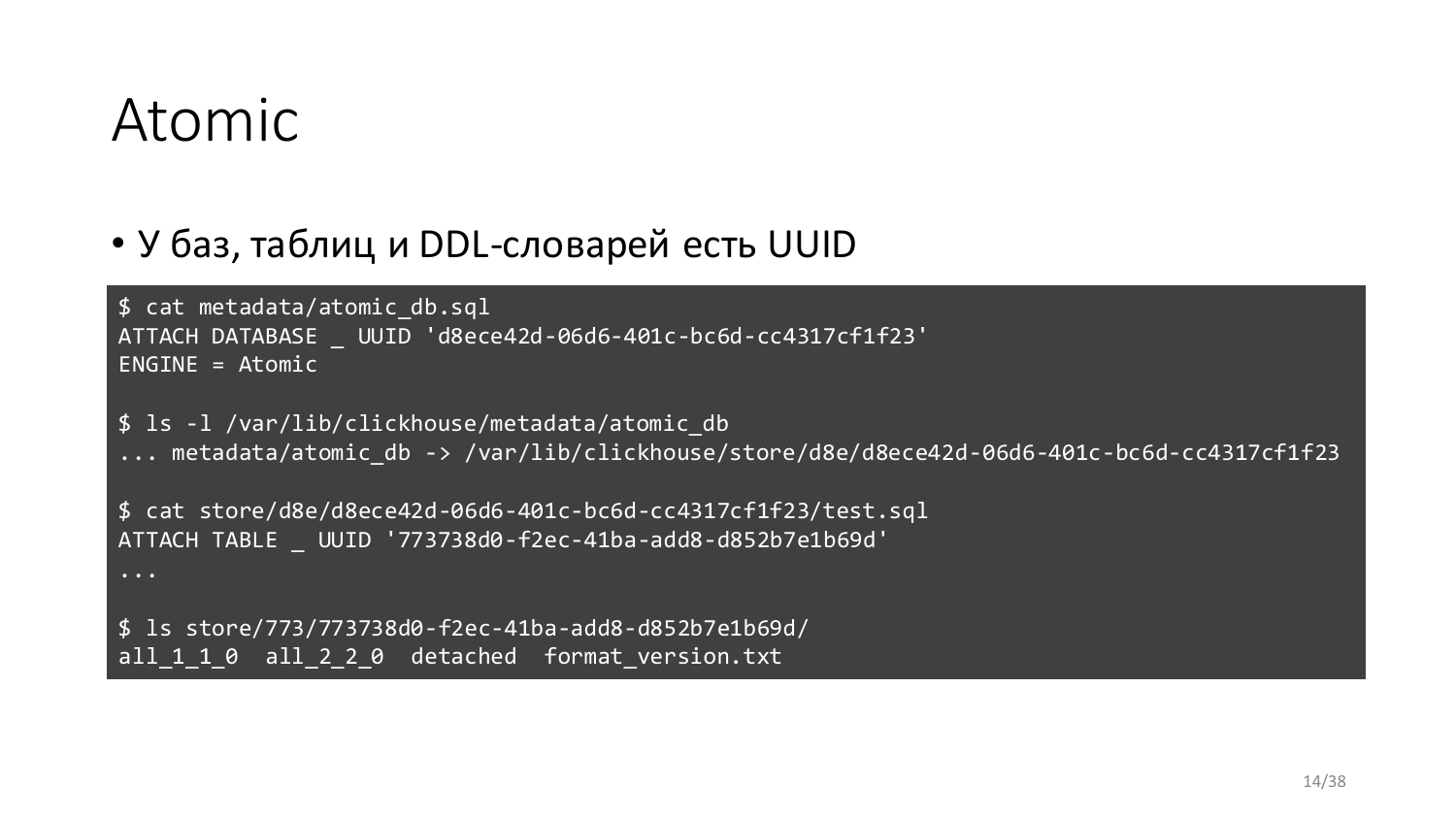### Atomic и DROP TABLE

- Таблица помечается удалённой
- Запросы продолжают выполнятся
- Фоновый поток собирает мусор

<database\_atomic\_delay\_before\_drop\_table\_sec> 480 </database\_atomic\_delay\_before\_drop\_table\_sec>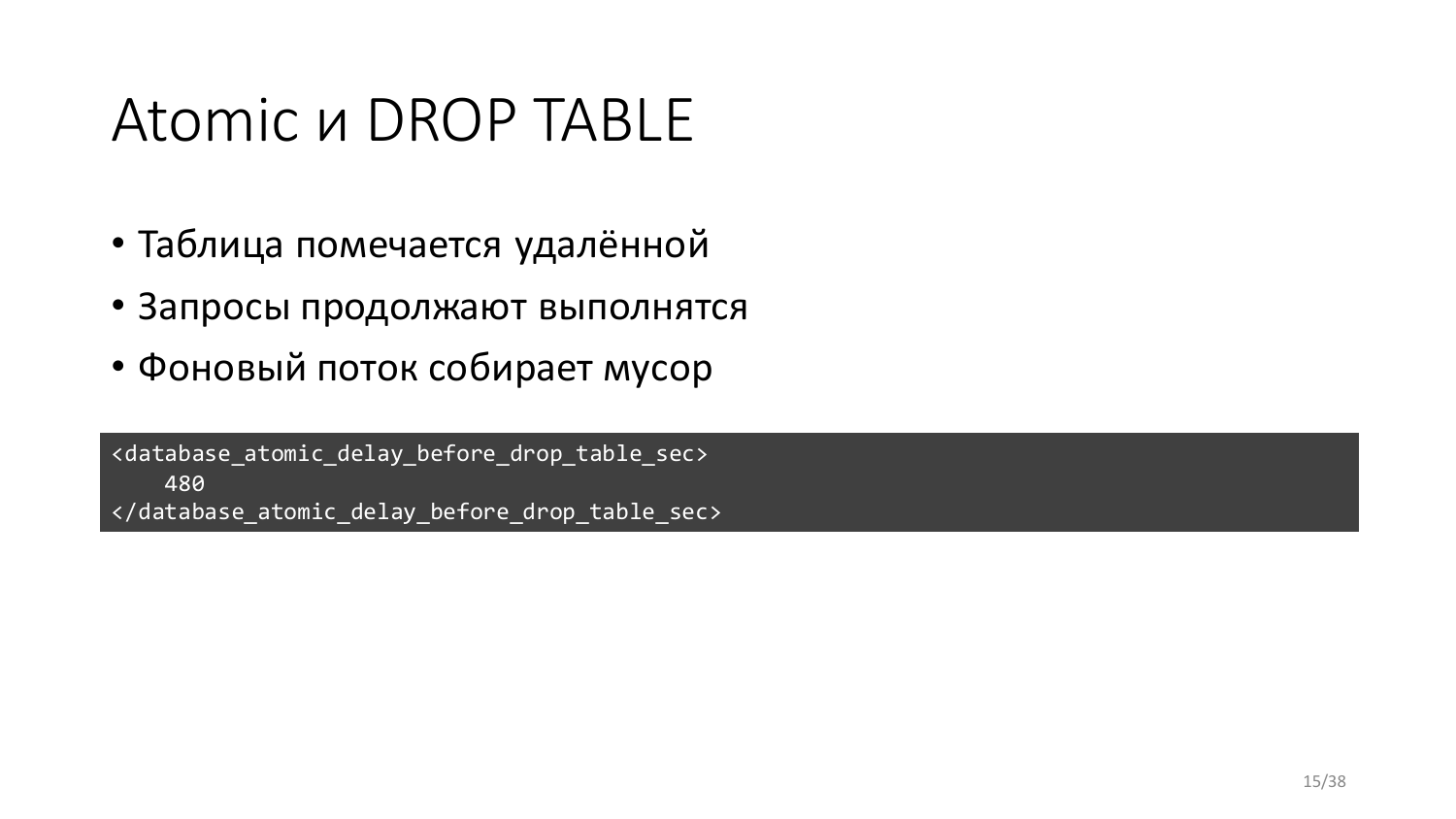### Atomic и DROP TABLE

#### • Особенности неблокирующего DROP:

```
:) CREATE TABLE atomic_db.test (n UInt64) 
ENGINE=ReplicatedMergeTree('/tables/test', 'r1') ORDER BY n
Ok.
:) DROP TABLE atomic_db.test
Ok.
:) CREATE TABLE atomic_db.test (n UInt64) 
ENGINE=ReplicatedMergeTree('/tables/test', 'r1') ORDER BY n
```
Code: 253. DB::Exception: Received from localhost:9000. DB::Exception: Replica /tables/test/replicas/r1 already exists..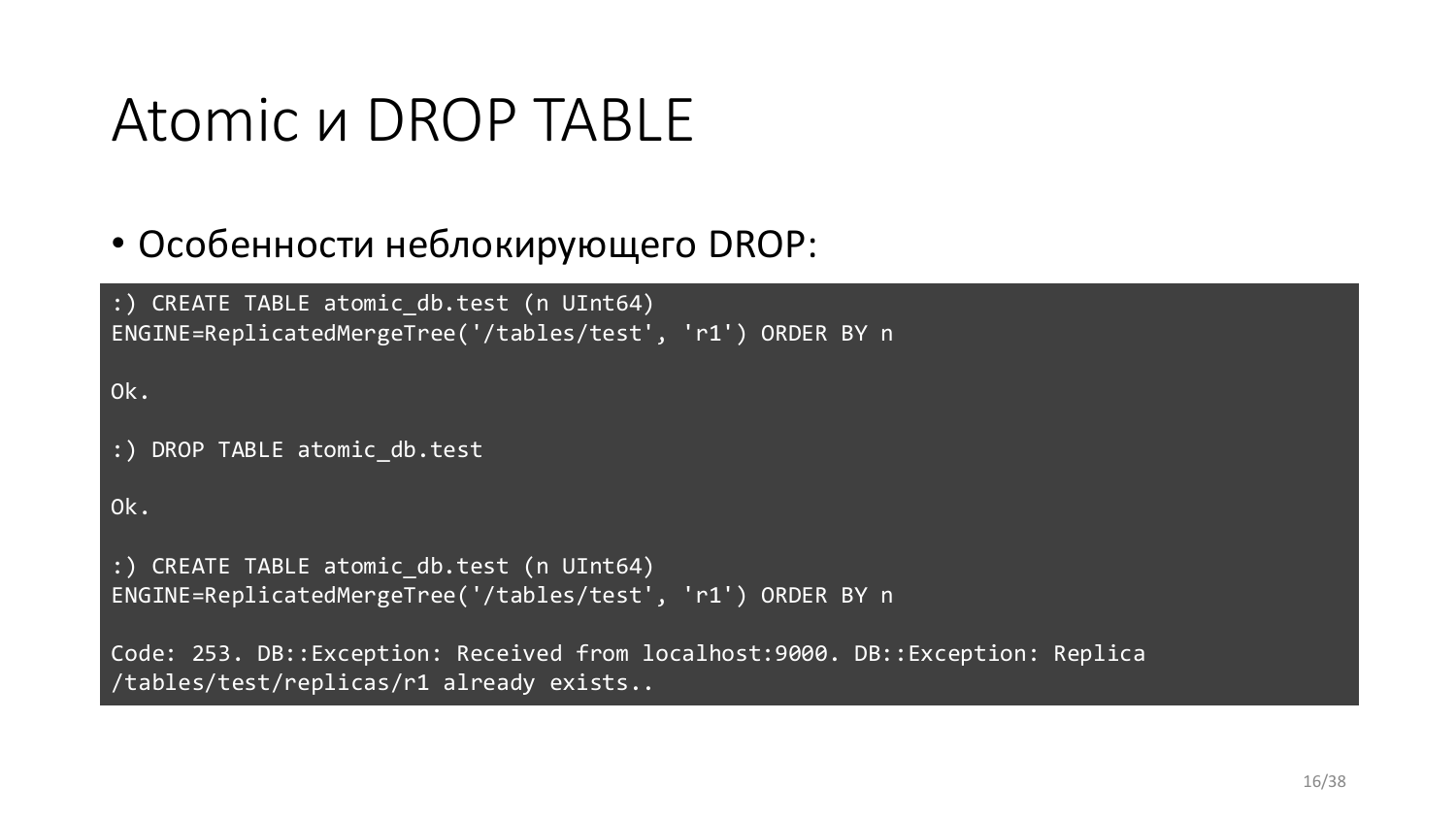## Atomic и ReplicatedMergeTree

:) CREATE TABLE atomic\_db.test ON CLUSTER cluster (n UInt64) ENGINE=ReplicatedMergeTree ORDER BY n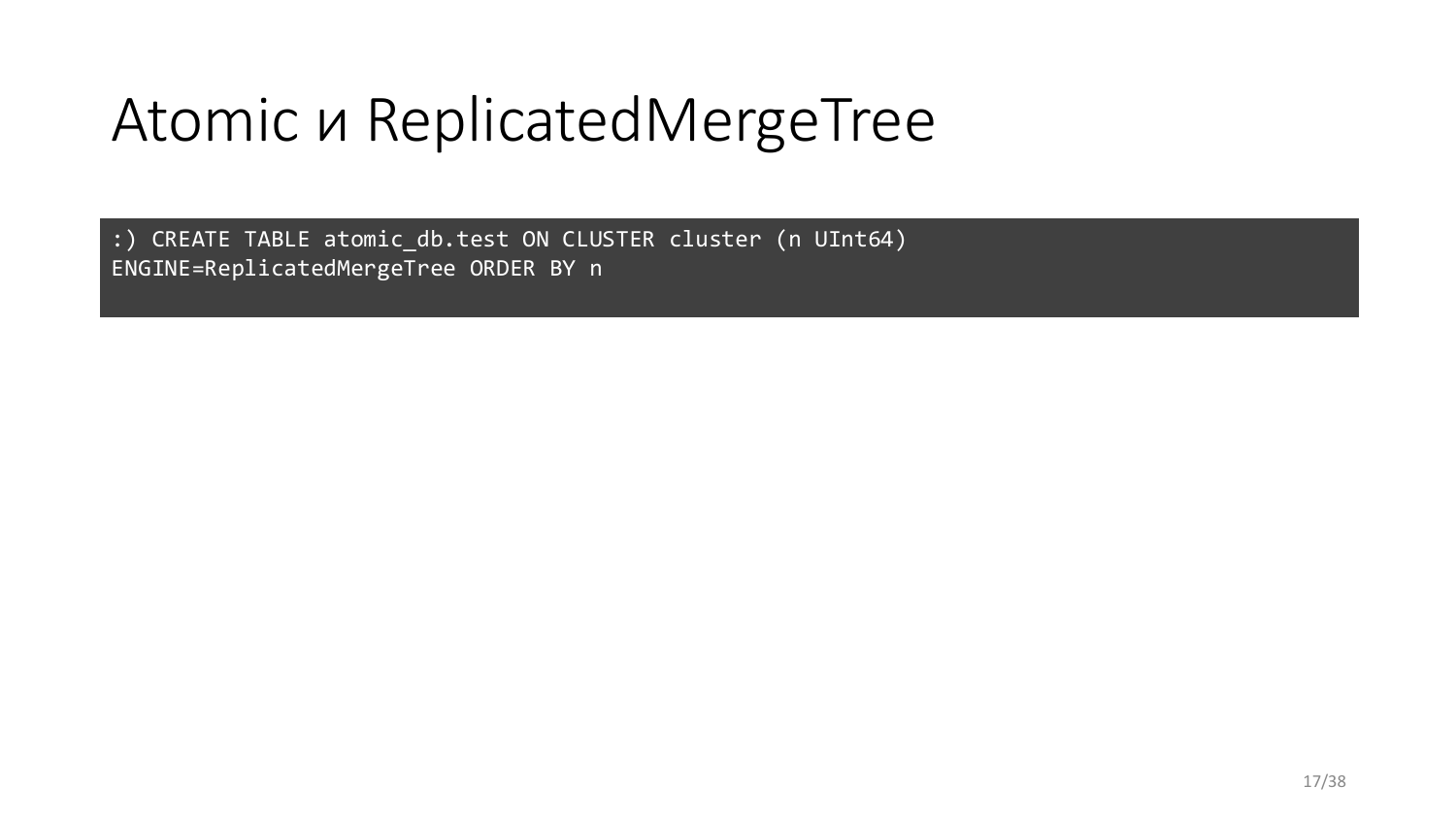### Atomic и ReplicatedMergeTree

:) CREATE TABLE atomic\_db.test ON CLUSTER cluster (n UInt64) ENGINE=ReplicatedMergeTree ORDER BY n

:) CREATE TABLE atomic\_db.test ON CLUSTER cluster (n UInt64) ENGINE=ReplicatedMergeTree('/clickhouse/tables/{uuid}/{shard}', '{replica}') ORDER BY n

<default\_replica\_path>/clickhouse/tables/{uuid}/{shard}</default\_replica\_path>

<default\_replica\_name>{replica}</default\_replica\_name>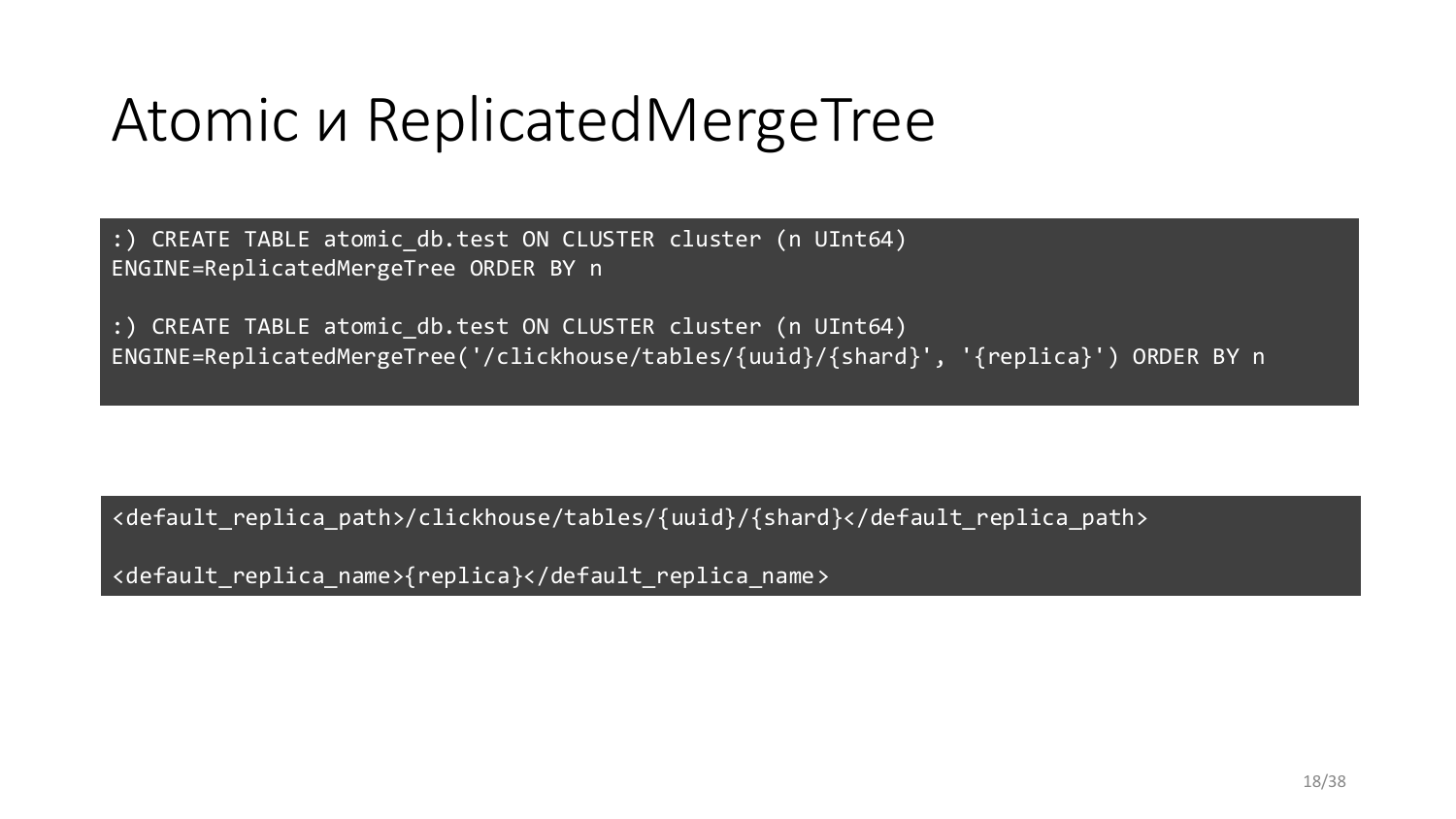### Atomic и DETACH TABLE

#### • Особенности неблокирующего DETACH:

:) DETACH TABLE atomic\_db.test

Ok.

:) ATTACH TABLE atomic\_db.test

Code: 57. DB::Exception: Received from localhost:9000. DB::Exception: Cannot attach table with UUID 33e8fd7d-44c0-4ed3-9663-eb4c42e8edc2, because it was detached but still used by some query. Retry later.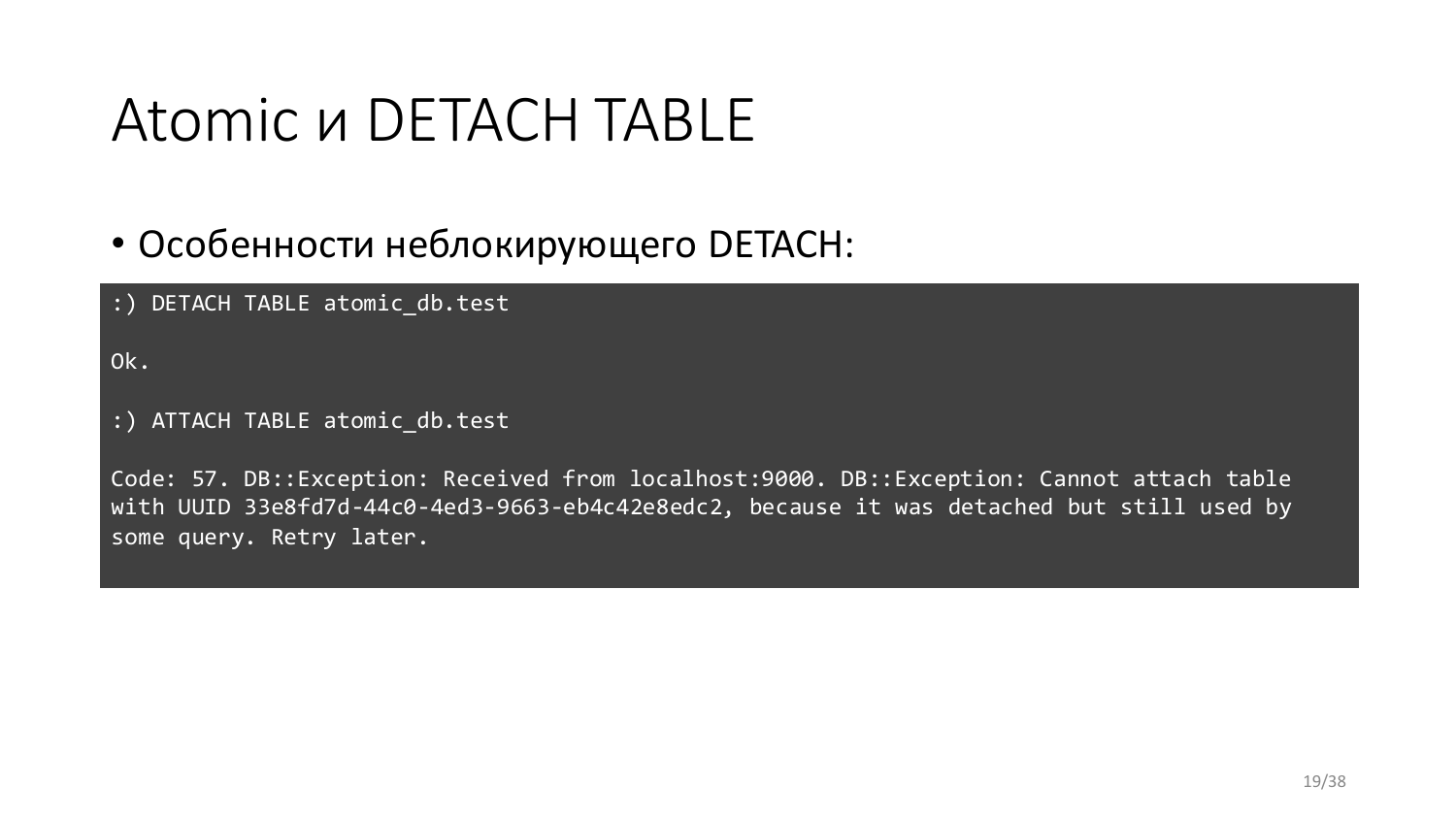### Atomic и DETACH TABLE

#### • Особенности неблокирующего DETACH:

| :) DETACH TABLE atomic_db.test SYNC |
|-------------------------------------|
| Ok.                                 |
| :) ATTACH TABLE atomic_db.test      |
| Ok.                                 |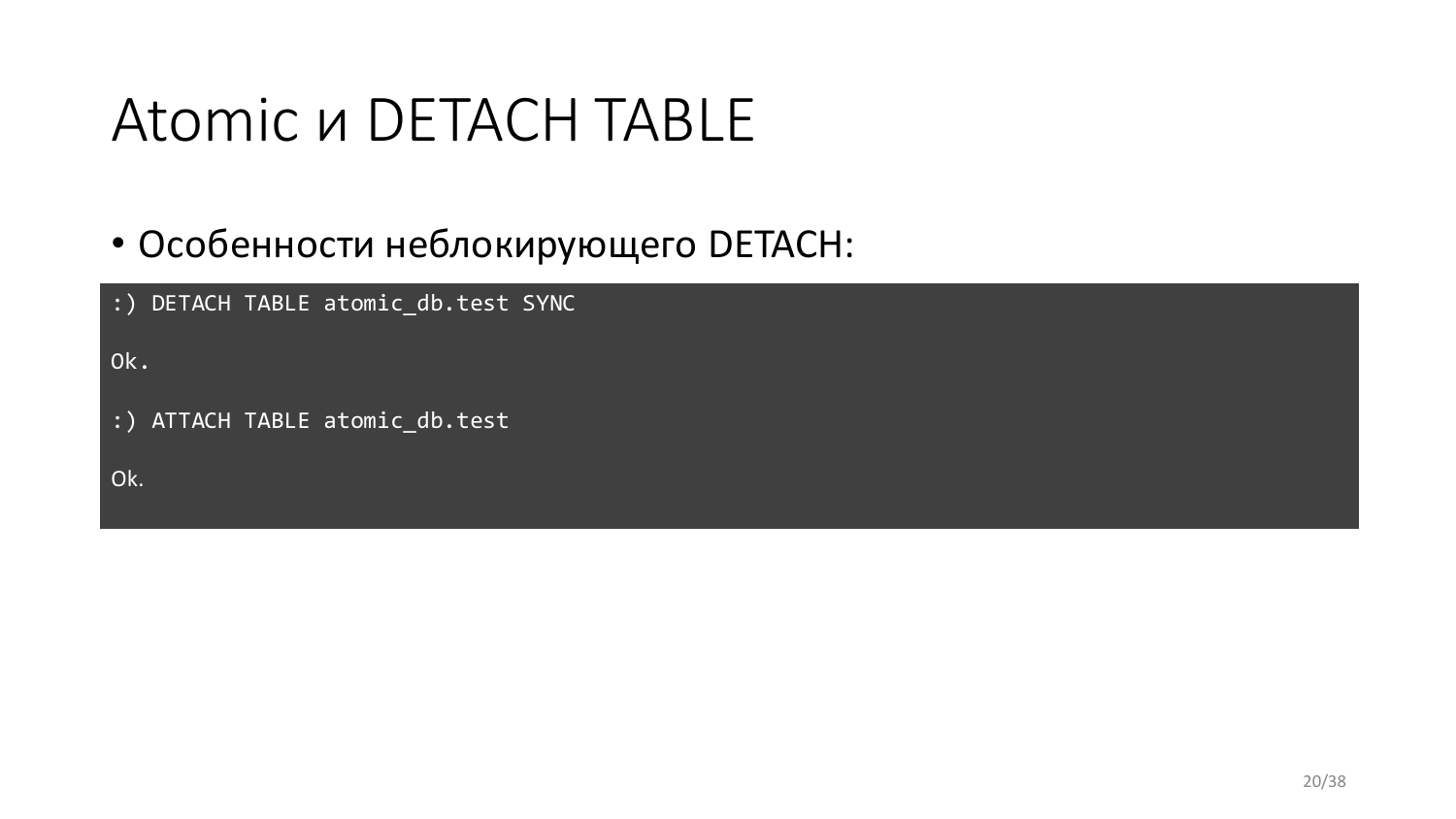### Atomic и DETACH TABLE

#### • Особенности неблокирующего DETACH:

| :) DETACH TABLE atomic db.test SYNC                       |
|-----------------------------------------------------------|
| Ok.                                                       |
| :) ATTACH TABLE atomic db.test                            |
| Ok.                                                       |
|                                                           |
| DROP TABLE atomic_db.replicated_table SYNC<br>$\cdot$ : ) |

Ok.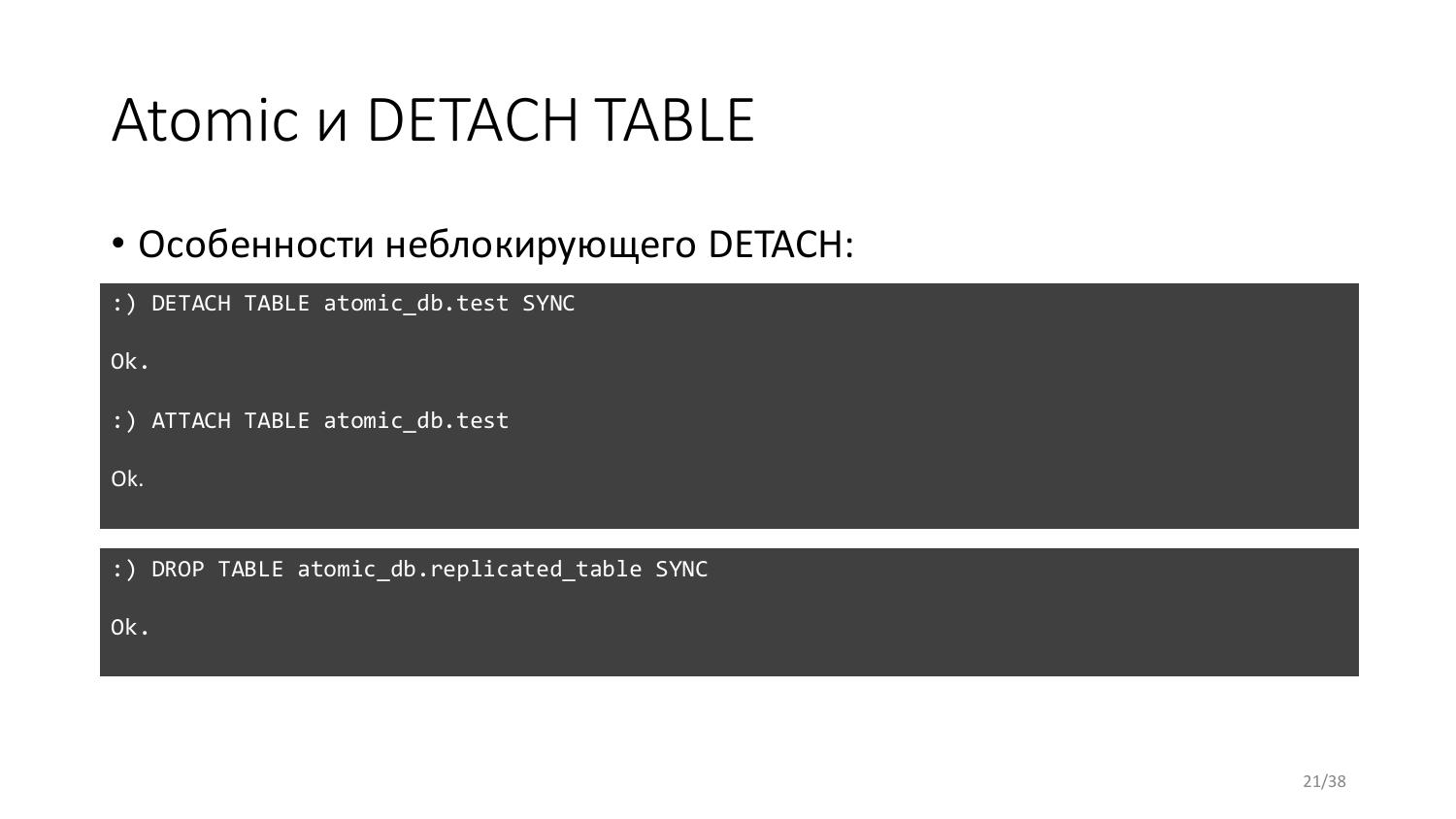### Atomic и Changelog

- Появилось в 20.4
- allow\_experimental\_database\_atomic=1 в 20.7
- Включена для базы system в 20.8
- default database\_engine='Atomic' в 20.10
- DROP/DETACH ... SYNC в 20.10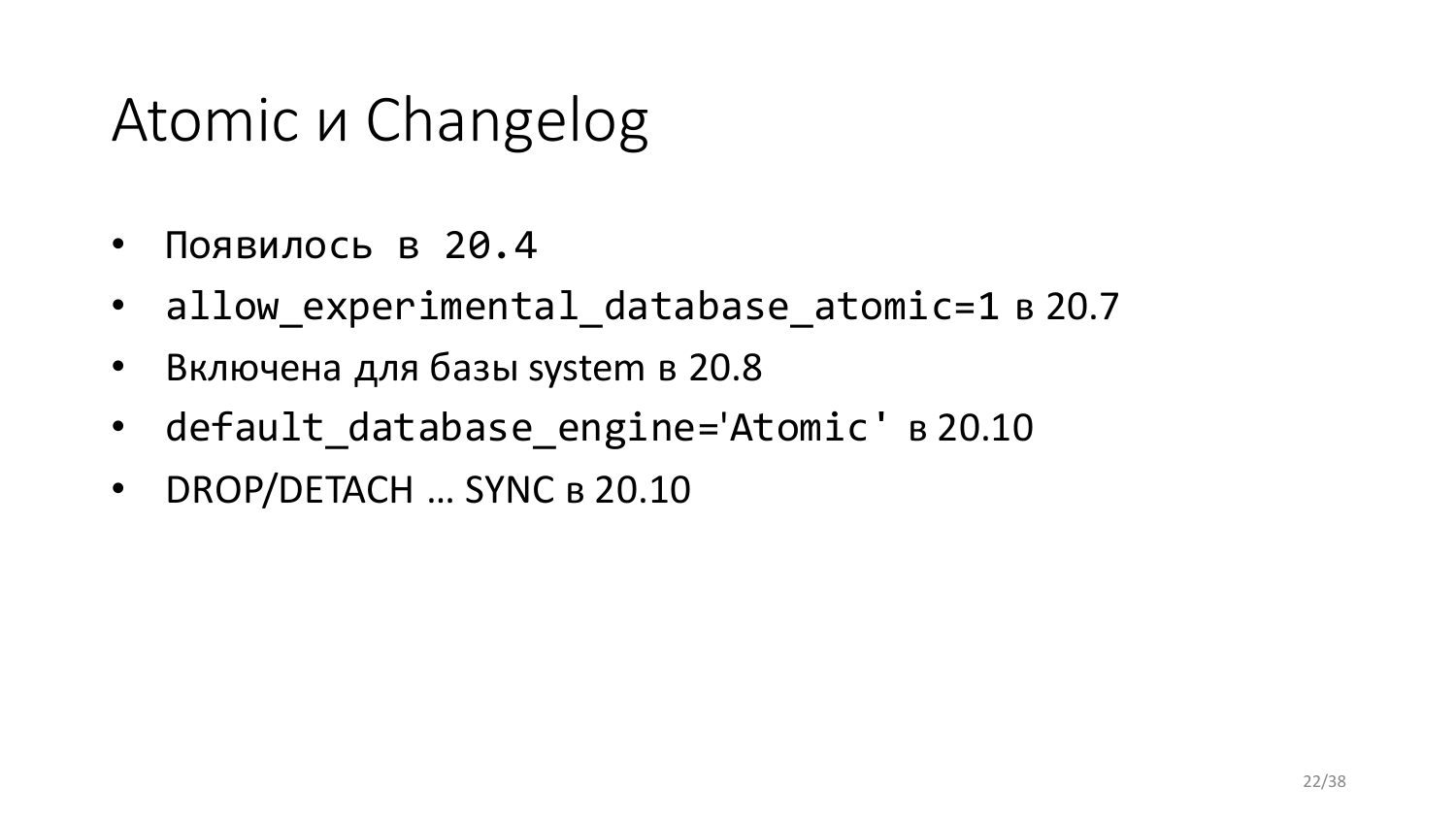### MaterializeMySQL

- ClickHouse как реплика MySQL
- Читает Binlog и выполняет запросы в ClickHouse
- Можно попробовать с 20.8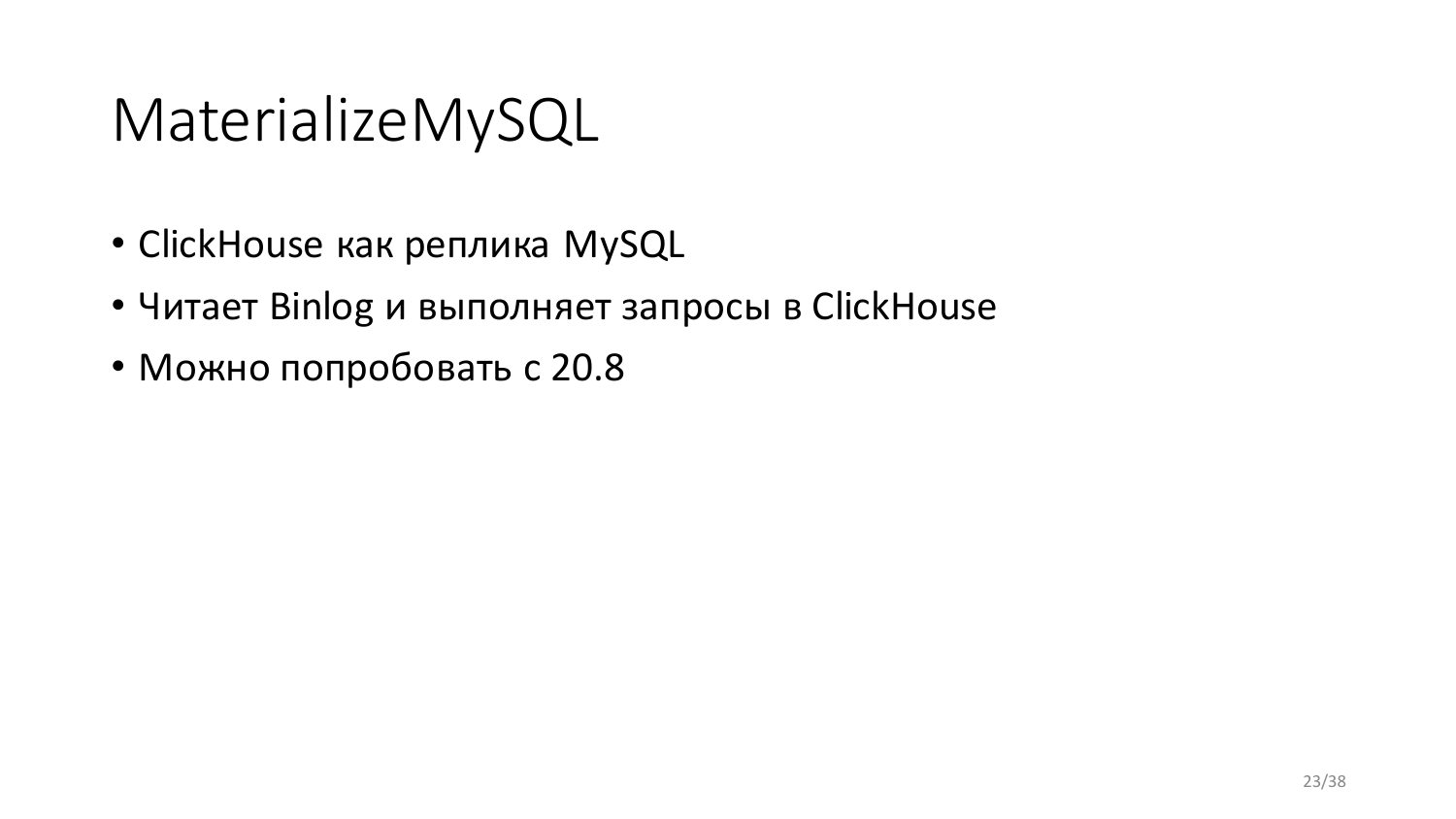### MaterializeMySQL

mysql> CREATE DATABASE db;

```
mysql> CREATE TABLE db.test (a INT 
\overline{\mathsf{PRIMARY}} KEY, \overline{\mathsf{b}} INT);
```
mysql> INSERT INTO db.test VALUES (1,  $\overline{11)}$ ,  $(2, 22)$ ;

mysql> DELETE FROM db.test WHERE a=1;

mysql> ALTER TABLE db.test ADD COLUMN c VARCHAR(16);

mysql> UPDATE db.test SET c='Wow!', b=222;

| :) CREATE DATABASE mysql ENGINE =<br>MaterializeMySQL('localhost:3306', 'db',<br>$\overline{``}$ user $\overline{``}$ , '***')<br>:) SHOW TABLES FROM mysql<br>name-<br>test |
|------------------------------------------------------------------------------------------------------------------------------------------------------------------------------|
| SELECT * FROM mysql.test<br>۰b·<br>a<br>$\overline{1}$<br>11<br>$\overline{2}$<br>22                                                                                         |
| SELECT * FROM mysql.test<br>b<br>a<br>$\overline{2}$<br>222<br>Wow!                                                                                                          |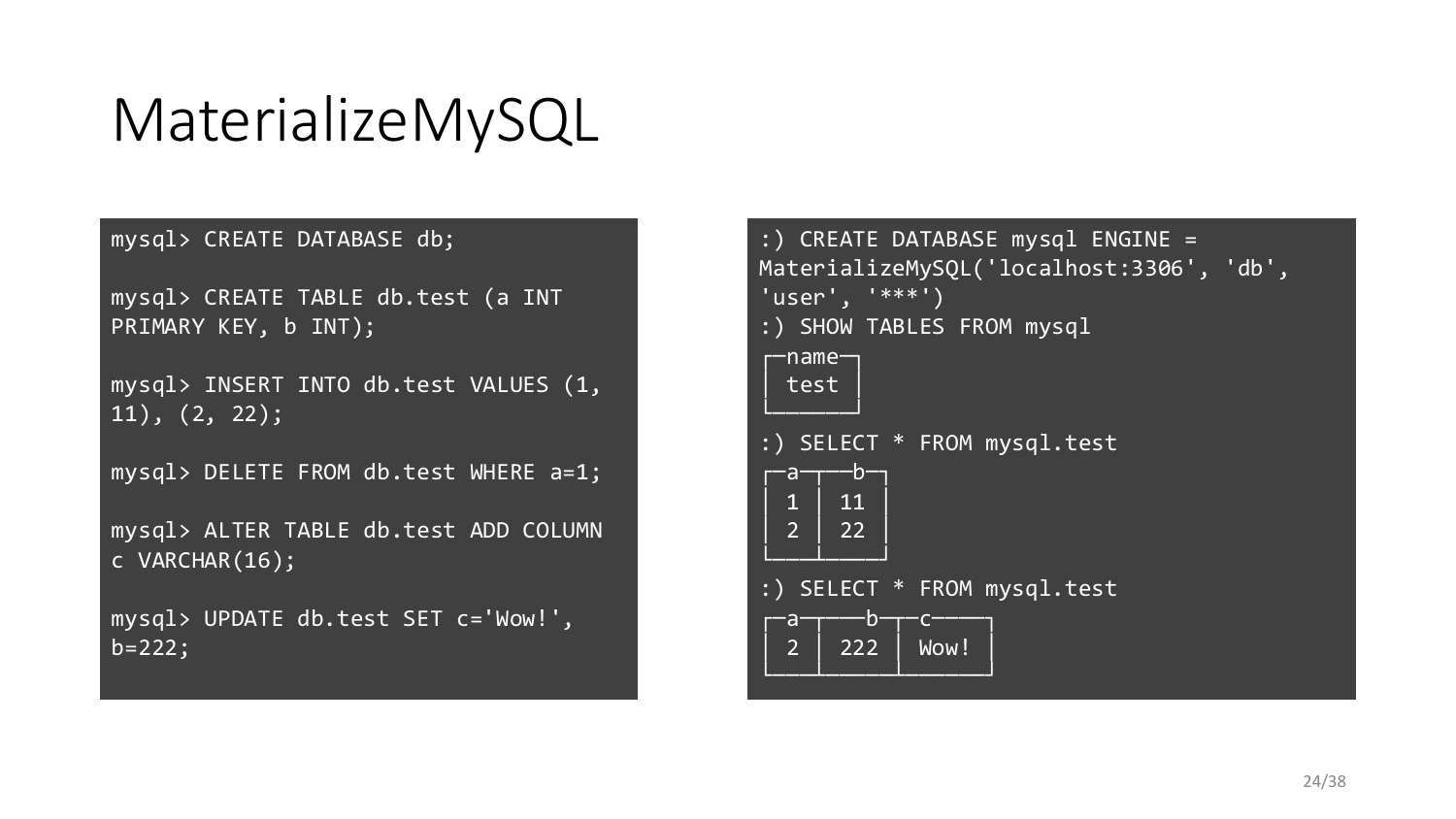### MaterializeMySQL и DDL-запросы

- DDL запросы конвертируются в ClickHouse SQL
- Движок ReplacingMergeTree со столбцами sign и version
- PRIMARY KEY + INDEX -> ORDER BY
- PARTITION BY toYYYYMM(datetime) или intDiv(num, const)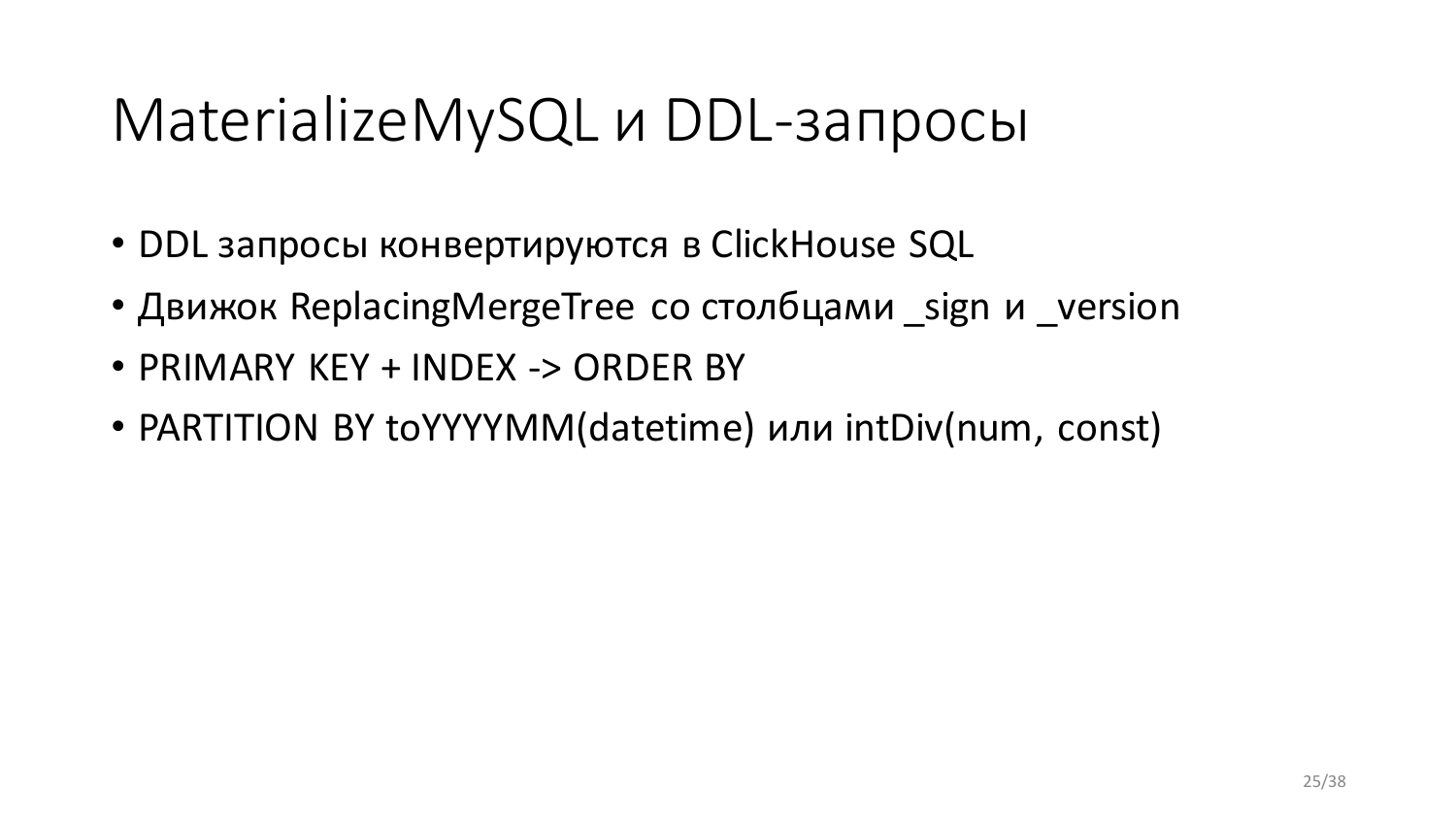### MaterializeMySQL и DML-запросы

- version аналог счётчика транзакций
- DELETE превращается в INSERT с sign=-1
- UPDATE превращается в DELETE + INSERT
- Вставки через буфер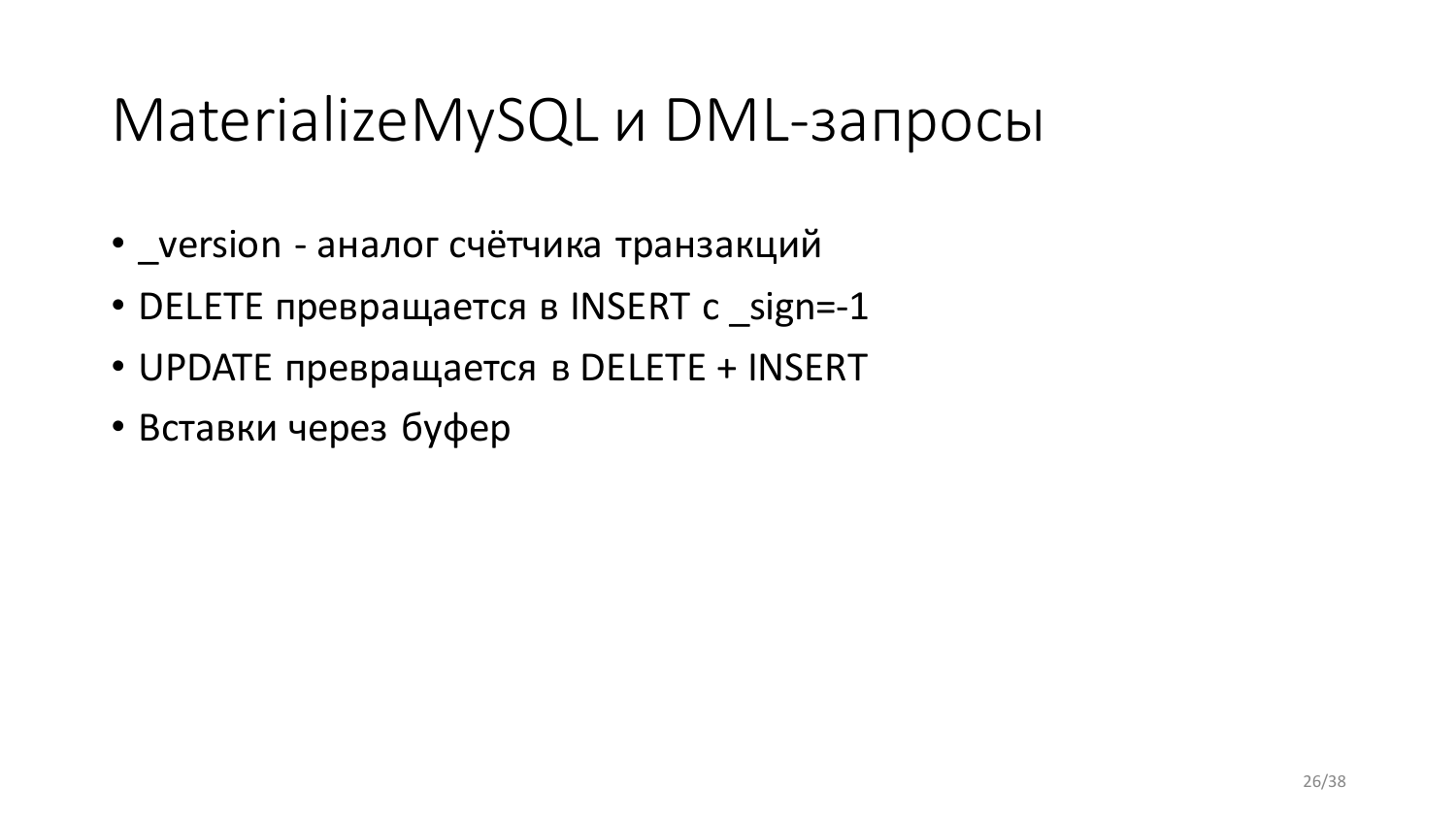### MaterializeMySQL и SELECT

- Если \_version не используется в запросе добавляется FINAL
- Если sign не используется добавляется WHERE sign=1
- FINAL выбирает строки с максимальным version
- WHERE sign=1 пропускает удалённые строки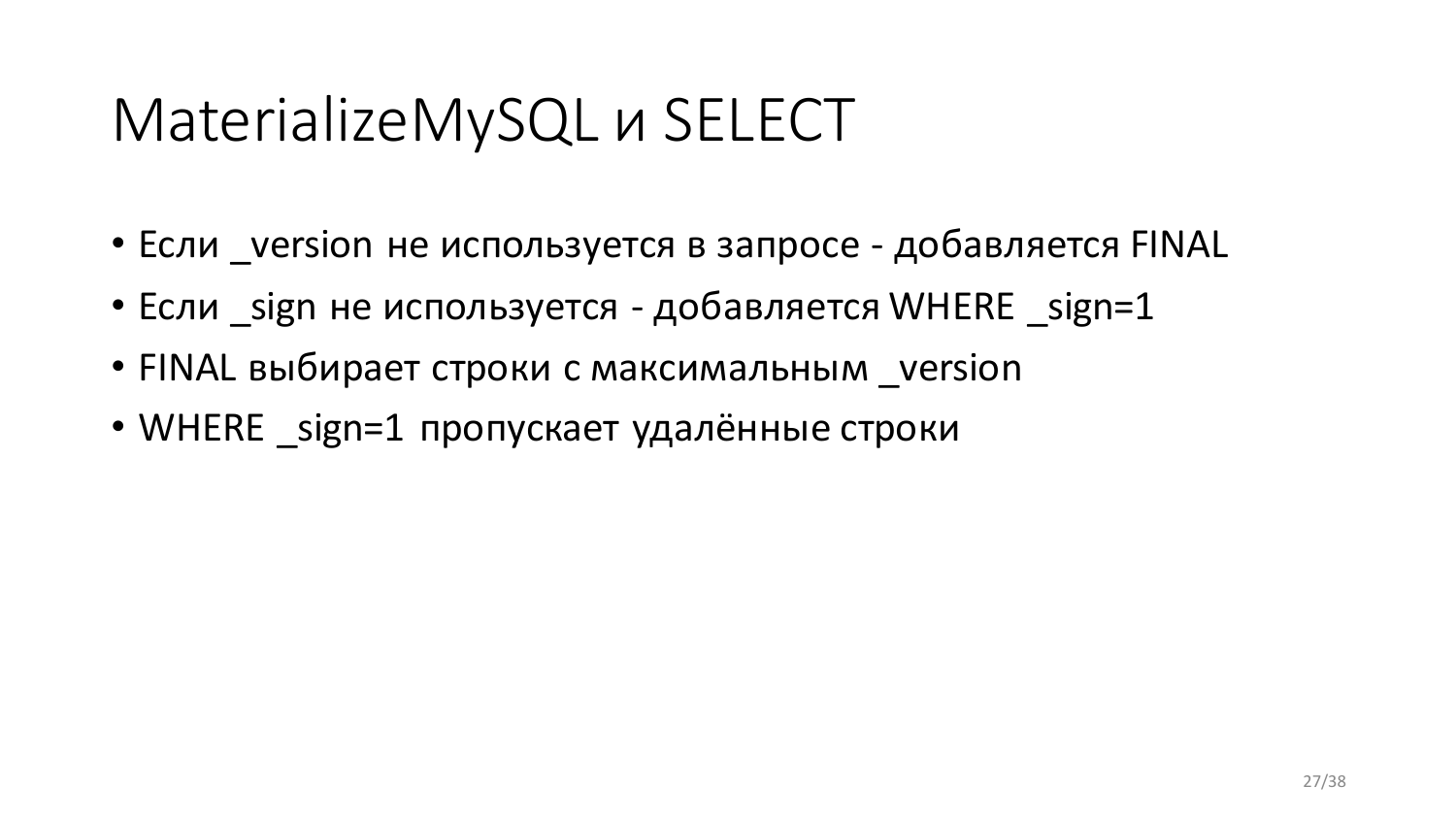mysql> CREATE DATABASE db; mysql> CREATE TABLE db.test (a INT PRIMARY KEY, b INT);

```
mysql> INSERT INTO db.test VALUES (1, 11), (2, 22);
mysql> DELETE FROM db.test WHERE a=1;
mysql> ALTER TABLE db.test ADD COLUMN c VARCHAR(16);
mysql> UPDATE db.test SET c='Wow!', b=222;
```

```
mysql> SELECT * FROM test;
  +---+------+------+
 a \mid b \mid c+---+------+------+
 2 | 222 | Wow!
   +---+------+------+
```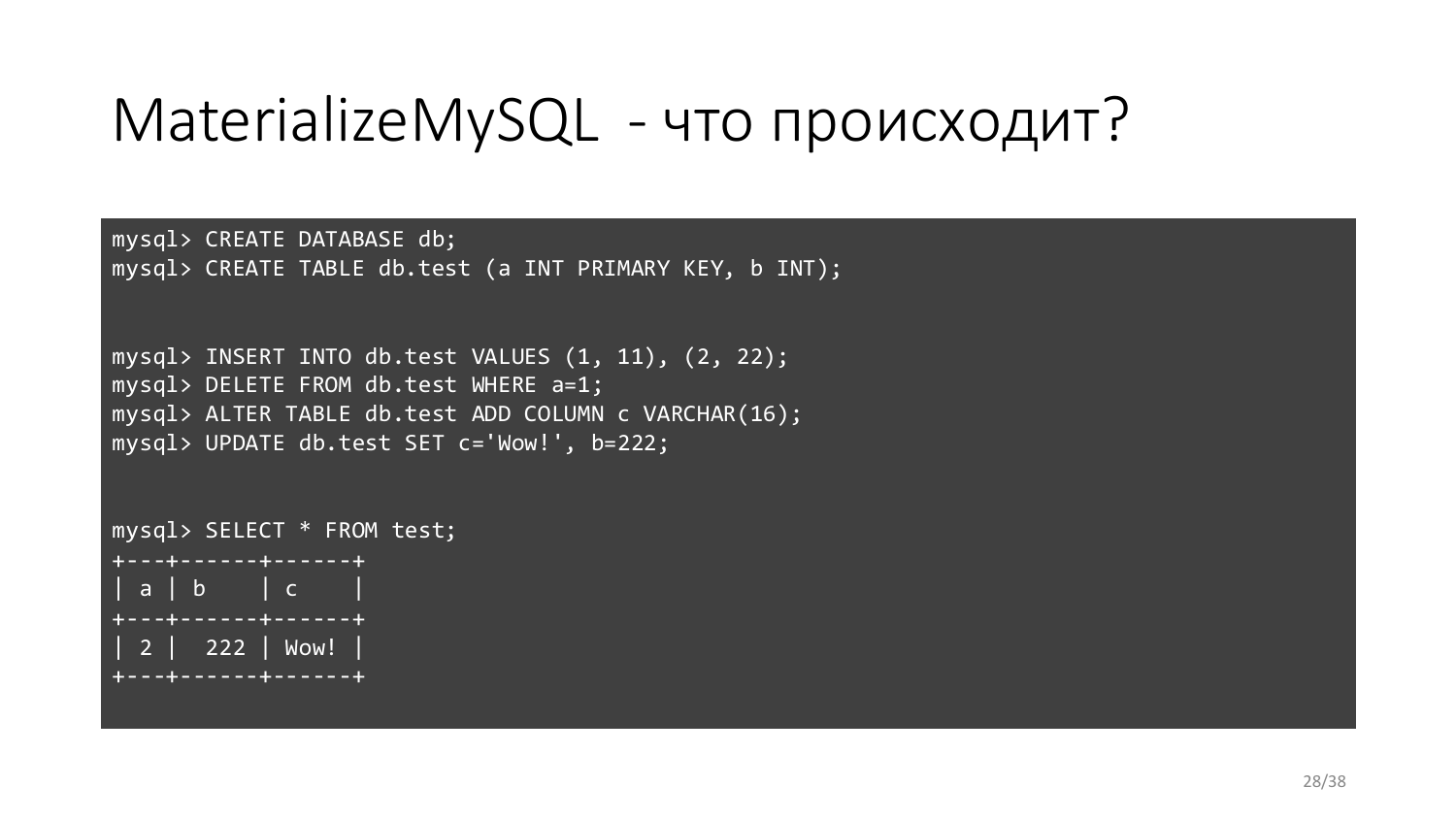:) CREATE DATABASE db ENGINE=Ordinary; mysql> CREATE TABLE db.test (a INT PRIMARY KEY, b INT);

```
mysql> INSERT INTO db.test VALUES (1, 11), (2, 22);
mysql> DELETE FROM db.test WHERE a=1;
mysql> ALTER TABLE db.test ADD COLUMN c VARCHAR(16);
mysql> UPDATE db.test SET c='Wow!', b=222;
```

```
mysql> SELECT * FROM test;
  +---+------+------+
 a \mid b \mid c+---+------+------+
 2 | 222 | Wow!
   +---+------+------+
```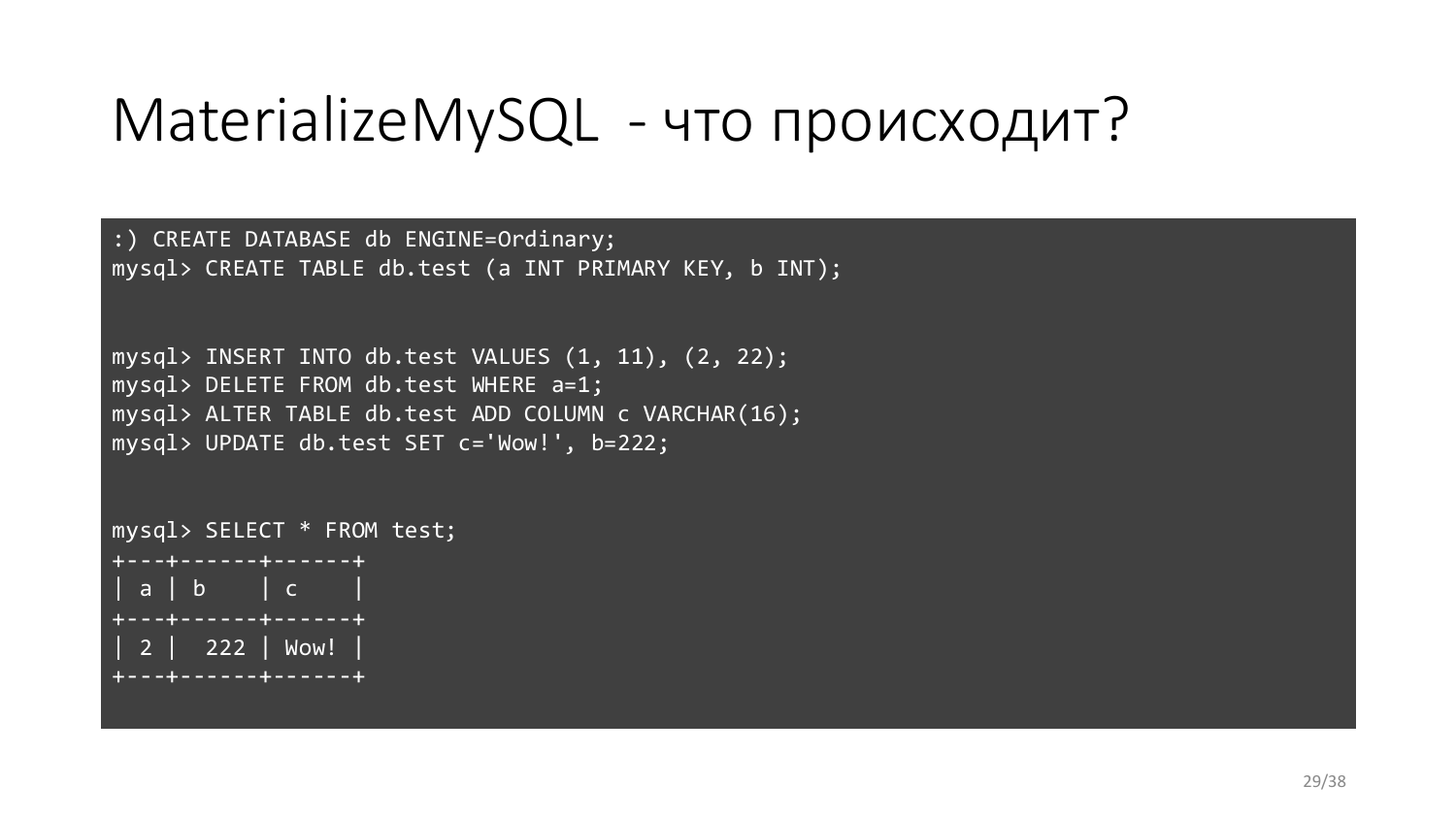:) CREATE DATABASE db ENGINE=Ordinary; :) CREATE TABLE db.test(a Int32, b Nullable(Int32), \_sign Int8, \_version UInt64) ENGINE = ReplacingMergeTree( version) PARTITION BY intDiv(a, 4294967) ORDER BY a;

```
mysql> INSERT INTO db.test VALUES (1, 11), (2, 22);
mysql> DELETE FROM db.test WHERE a=1;
mysql> ALTER TABLE db.test ADD COLUMN c VARCHAR(16);
mysql> UPDATE db.test SET c='Wow!', b=222;
```

```
mysql> SELECT * FROM test;
  +---+------+------+
 a \mid b \mid c+---+------+------+
 | 2 | 222 | Wow!
+---+------+------+
```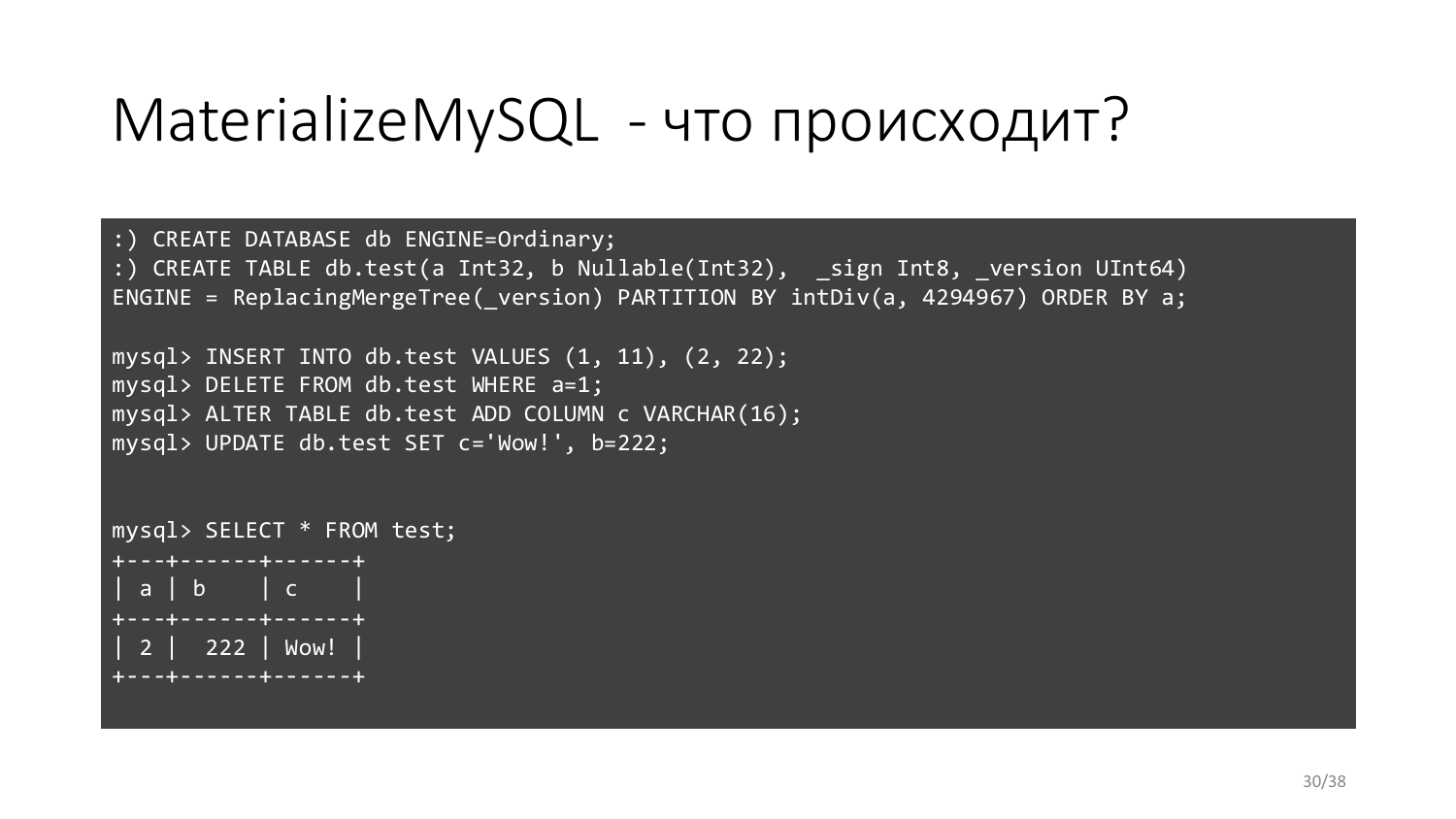:) CREATE DATABASE db ENGINE=Ordinary; :) CREATE TABLE db.test(a Int32, b Nullable(Int32), \_sign Int8, \_version UInt64) ENGINE = ReplacingMergeTree( version) PARTITION BY intDiv(a, 4294967) ORDER BY a;

```
:) INSERT INTO db.test VALUES (1, 11, /* \text{ sing }*/1, /* \text{ version }*/1), (2, 22, 1, 1);mysql> DELETE FROM db.test WHERE a=1;
mysql> ALTER TABLE db.test ADD COLUMN c VARCHAR(16);
mysql> UPDATE db.test SET c='Wow!', b=222;
```

```
mysql> SELECT * FROM test;
+---+------+------+
 a \mid b \mid c+---+------+------+
 2 | 222 | Wow!
+---+------+------+
```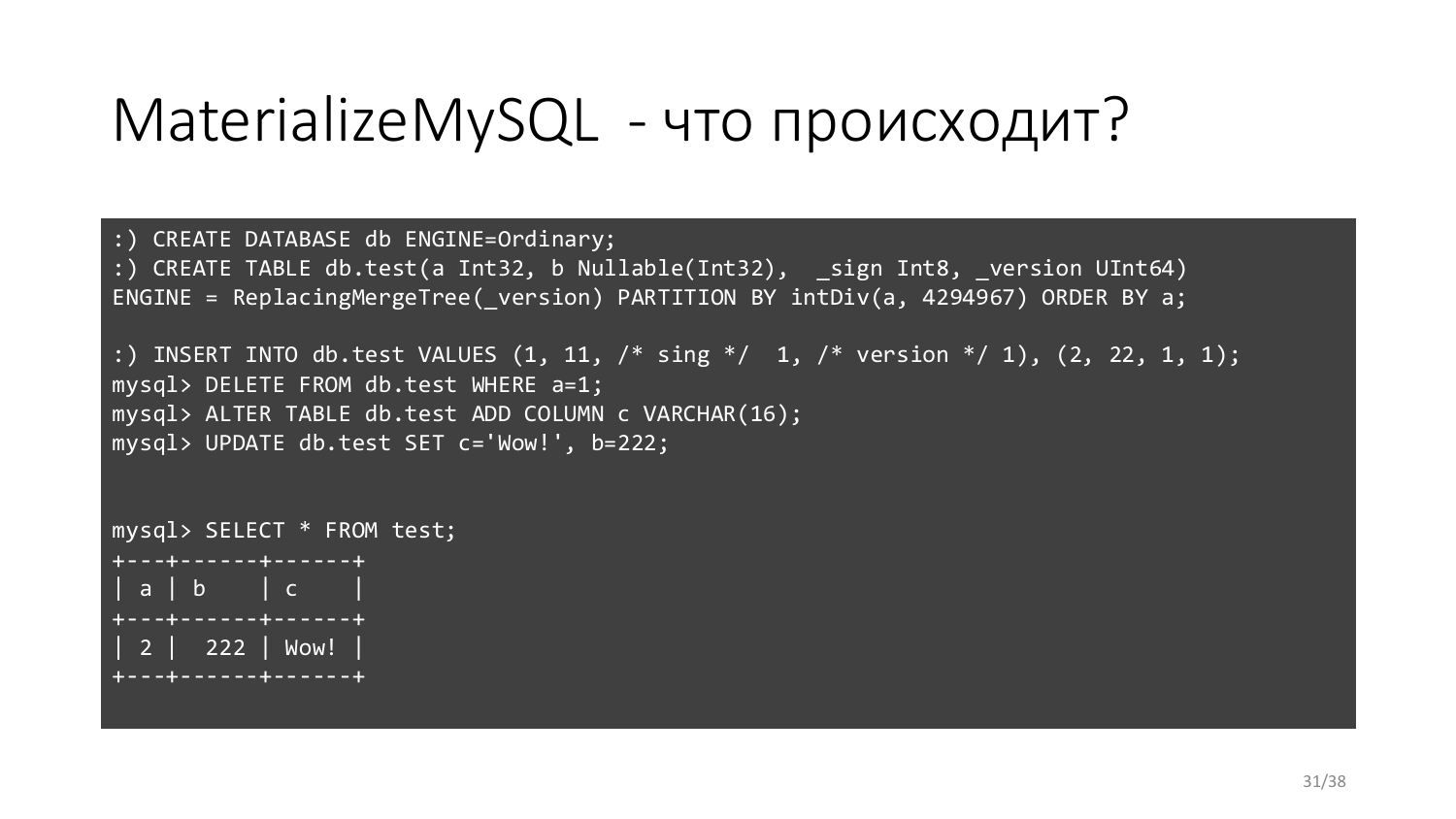```
:) CREATE DATABASE db ENGINE=Ordinary;
:) CREATE TABLE db.test(a Int32, b Nullable(Int32), ___ sign Int8, __ version UInt64)
ENGINE = ReplacingMergeTree( version) PARTITION BY intDiv(a, 4294967) ORDER BY a;
:) INSERT INTO db.test VALUES (1, 11, /* sing */ 1, /* version */ 1), (2, 22, 1, 1);
:) INSERT INTO db.test VALUES (1, 11, /* \text{ sing }*/-1, /* \text{version }*/2);mysql> ALTER TABLE db.test ADD COLUMN c VARCHAR(16);
mysql> UPDATE db.test SET c='Wow!', b=222;
```

```
mysql> SELECT * FROM test;
+---+------+------+
 a \mid b \mid c+---+------+------+
 2 | 222 | Wow!
  +---+------+------+
```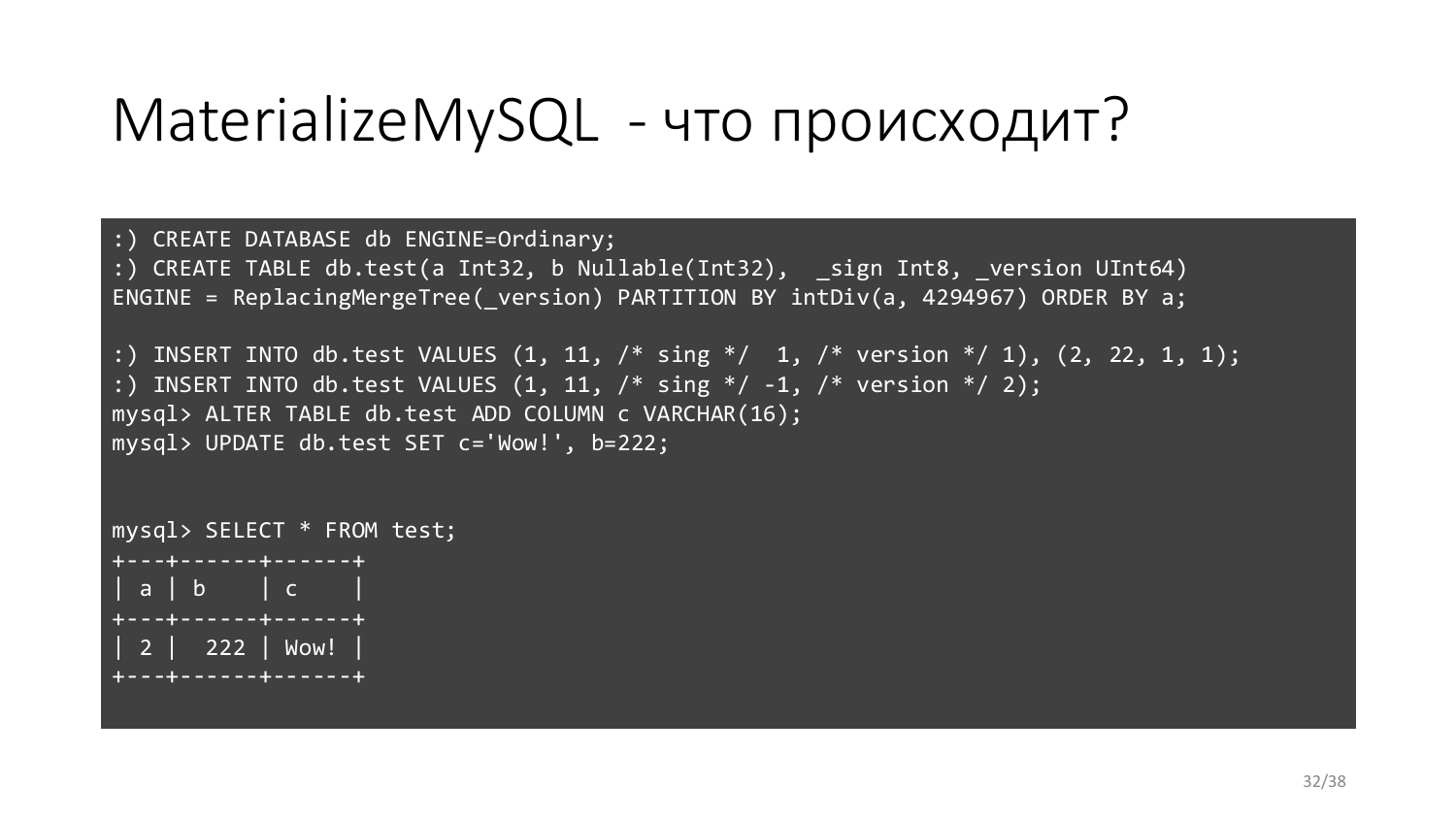```
:) CREATE DATABASE db ENGINE=Ordinary;
:) CREATE TABLE db.test(a Int32, b Nullable(Int32), _sign Int8, _version UInt64)
ENGINE = ReplacingMergeTree( version) PARTITION BY intDiv(a, 4294967) ORDER BY a;
:) INSERT INTO db.test VALUES (1, 11, /* sing */ 1, /* version */ 1), (2, 22, 1, 1);
:) INSERT INTO db.test VALUES (1, 11, /* \text{ sing }*/-1, /* \text{version }*/2);:) ALTER TABLE db.test ADD COLUMN c Nullable(String);
mysql> UPDATE db.test SET c='Wow!', b=222;
```

```
mysql> SELECT * FROM test;
  +---+------+------+
 a \mid b \mid c+---+------+------+
 2 | 222 | Wow!
  +---+------+------+
```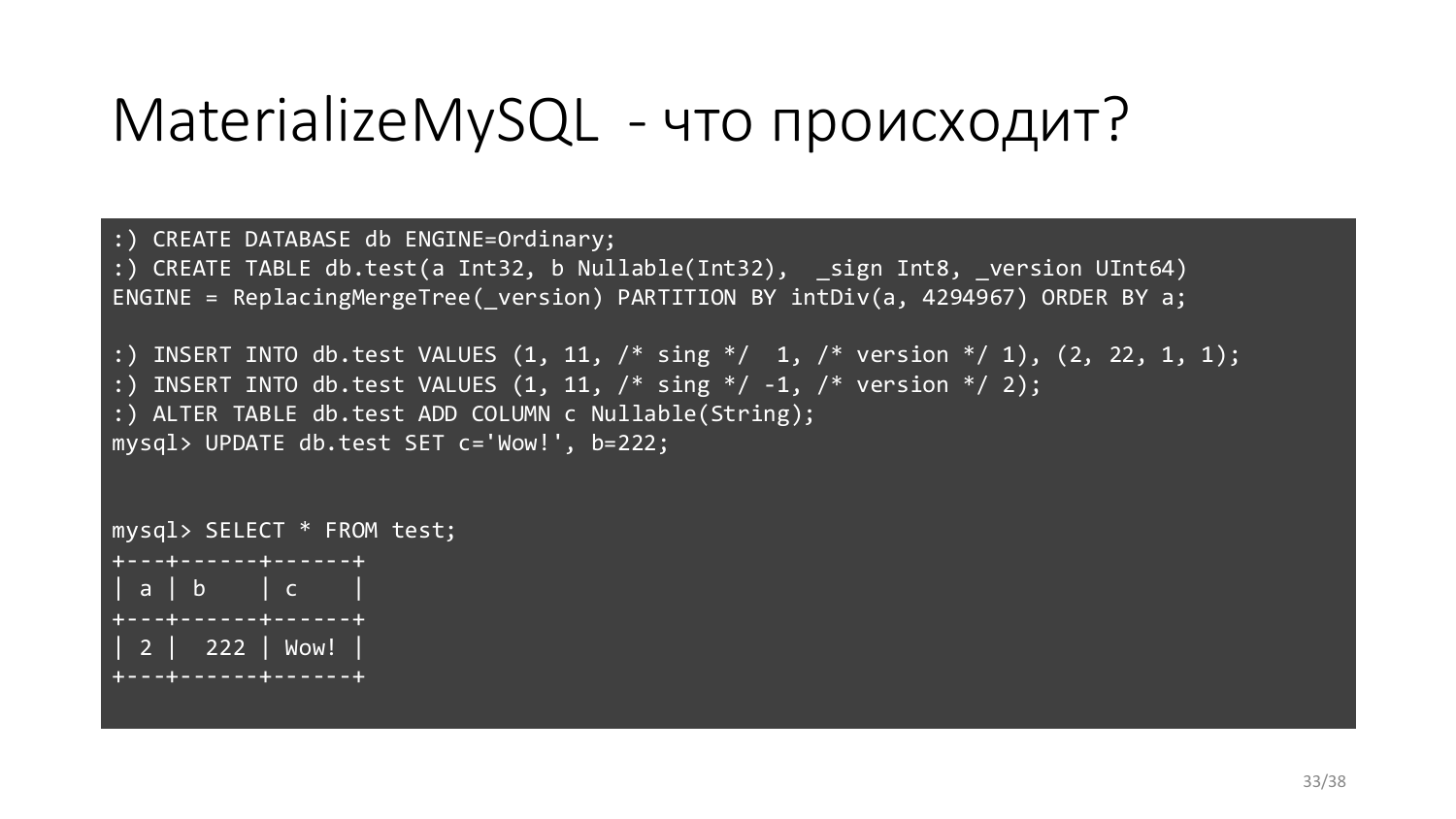```
:) CREATE DATABASE db ENGINE=Ordinary;
:) CREATE TABLE db.test(a Int32, b Nullable(Int32), _sign Int8, _version UInt64)
ENGINE = ReplacingMergeTree( version) PARTITION BY intDiv(a, 4294967) ORDER BY a;
:) INSERT INTO db.test VALUES (1, 11, /* sing */ 1, /* version */ 1), (2, 22, 1, 1);
:) INSERT INTO db.test VALUES (1, 11, /* \text{sing *}/ -1, /* \text{version *}/ 2);:) ALTER TABLE db.test ADD COLUMN c Nullable(String);
:) INSERT INTO db.test VALUES (2, 22, /* sing */ -1, /* version */ 3, ''),
                                 (2, 222, \frac{\times}{} sing \frac{\times}{} 1, \frac{\times}{} version \frac{\times}{} 3, 'Wow!');
mysql> SELECT * FROM test;
```
+---+------+------+  $a \mid b \mid c$ +---+------+------+ 2 | 222 | Wow! +---+------+------+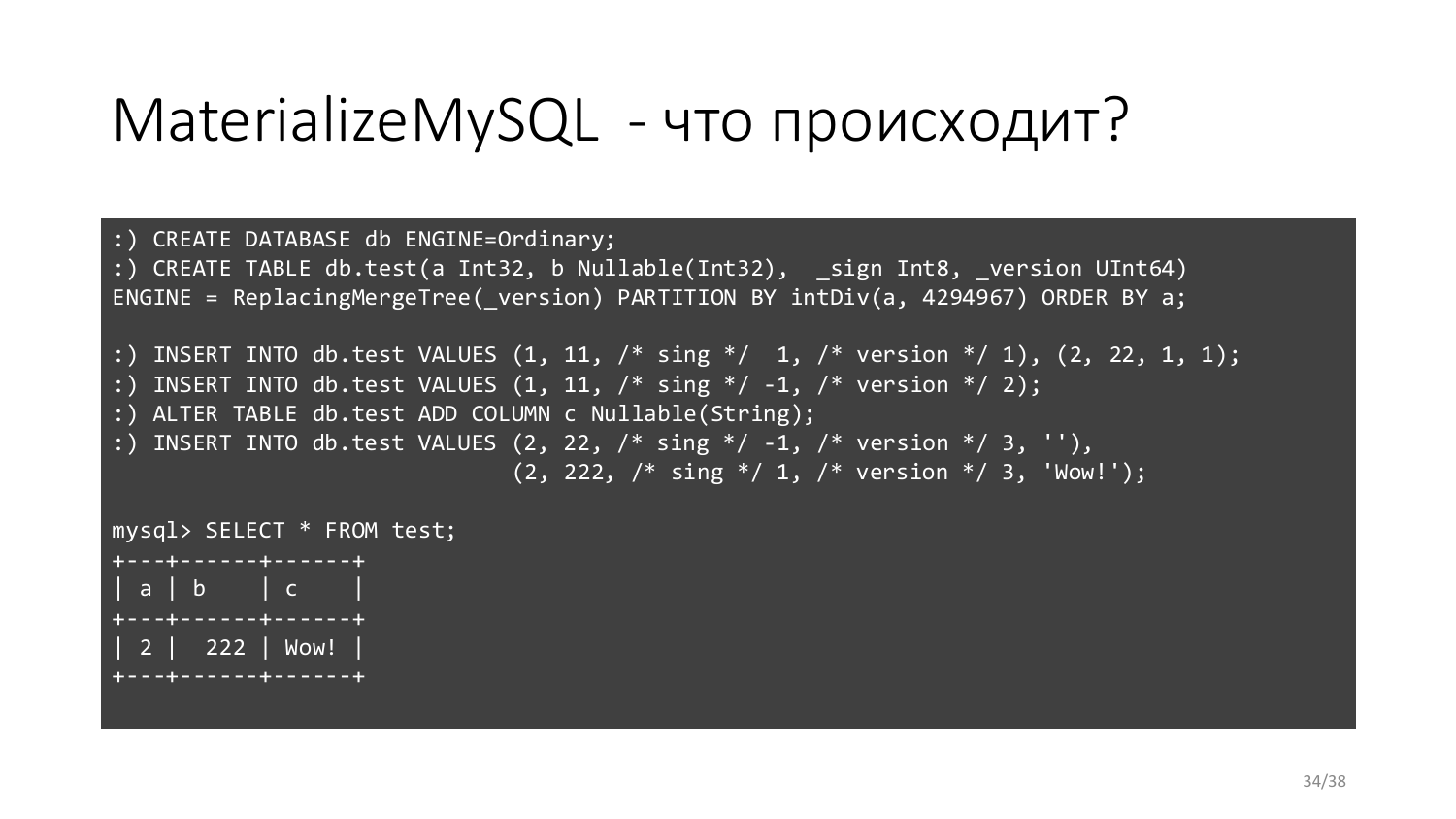```
:) CREATE DATABASE db ENGINE=Ordinary;
:) CREATE TABLE db.test(a Int32, b Nullable(Int32), ___ sign Int8, __ version UInt64)
ENGINE = ReplacingMergeTree( version) PARTITION BY intDiv(a, 4294967) ORDER BY a;
:) INSERT INTO db.test VALUES (1, 11, /* sing */ 1, /* version */ 1), (2, 22, 1, 1);
:) INSERT INTO db.test VALUES (1, 11, /* \text{ sing }*/-1, /* \text{version }*/2);:) ALTER TABLE db.test ADD COLUMN c Nullable(String);
:) INSERT INTO db.test VALUES (2, 22, /* sing */ -1, /* version */ 3, ''),
                                 (2, 222, \frac{\times}{} sing \frac{\times}{} 1, \frac{\times}{} version \frac{\times}{} 3, 'Wow!');
```
:) SELECT a, b, c FROM db.test FINAL WHERE sign=1;

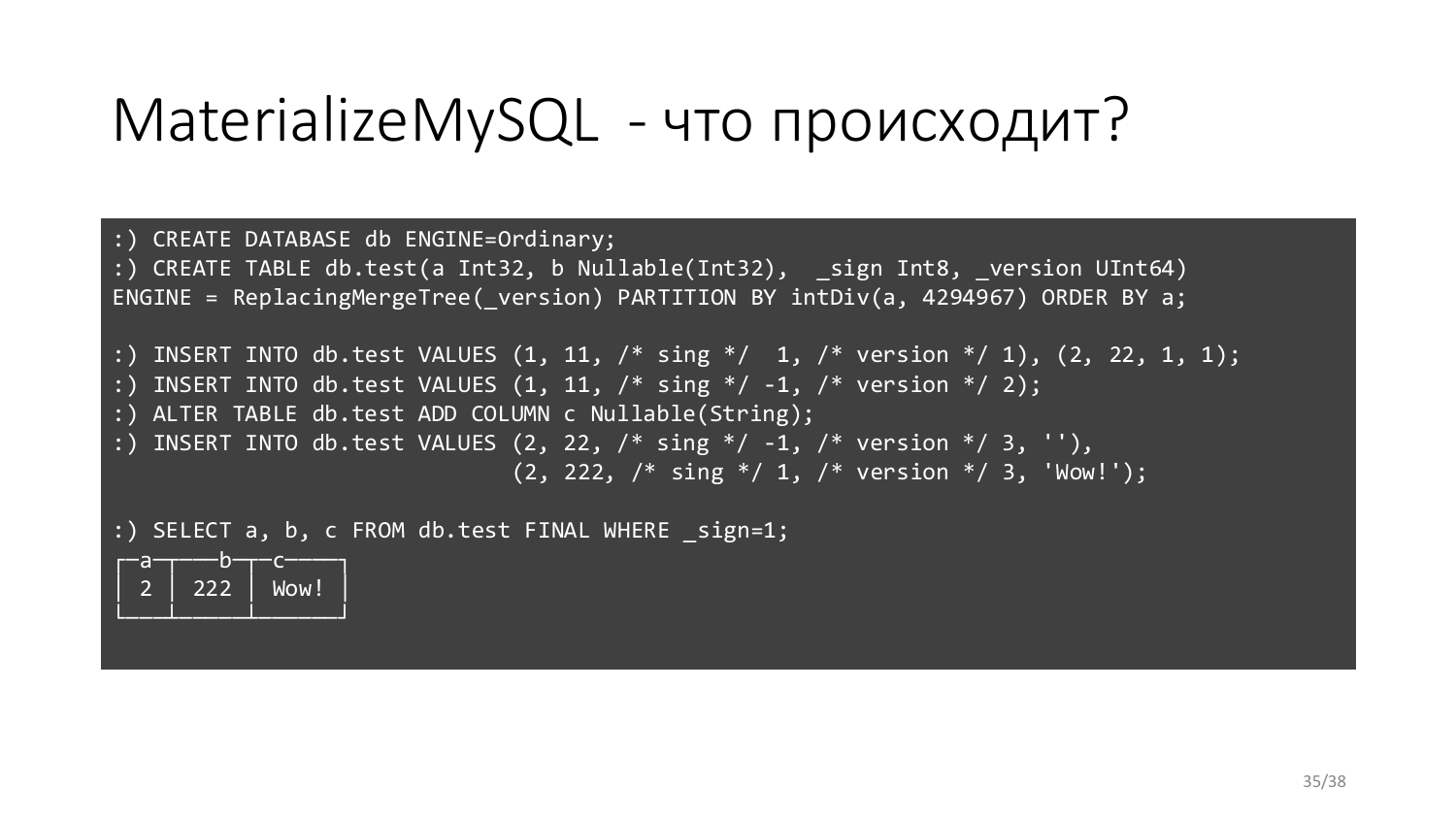### MaterializeMySQL - особенности

- Легко сломать репликацию
- Строки с \_sign=-1 не удаляются (пока)
- Не работают каскадные UPDATE/DELETE
- Запрещены ручные манипуляции с базой и таблицами
- Движок экспериментальный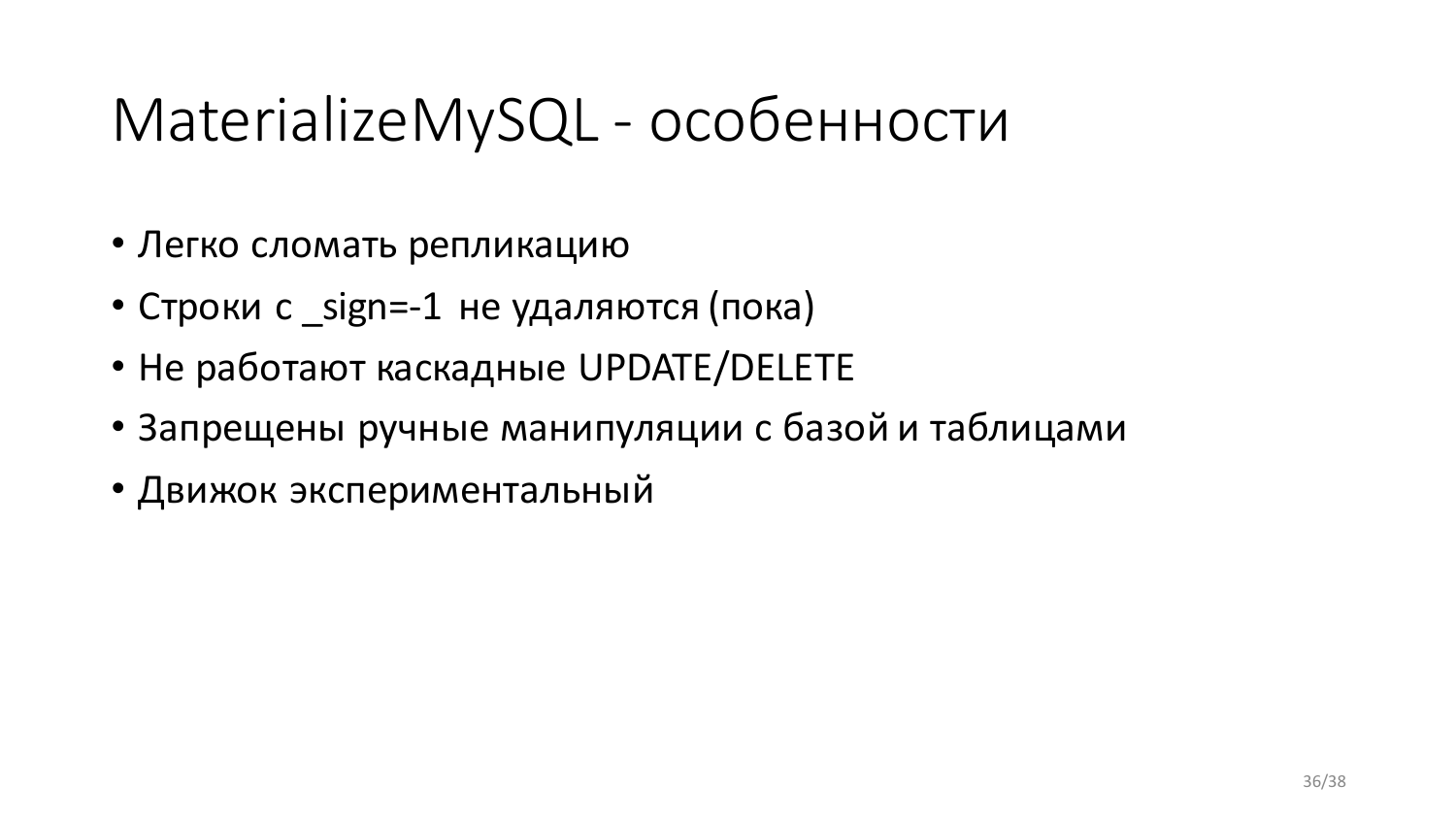# [WIP] Replicated

- Реплицируемая Atomic
- Метаданные в ZooKeeper
- Все DDL запросы автоматически ON CLUSTER
- Новая реплика при подключении создаёт все таблицы
- <https://github.com/ClickHouse/ClickHouse/pull/10485>